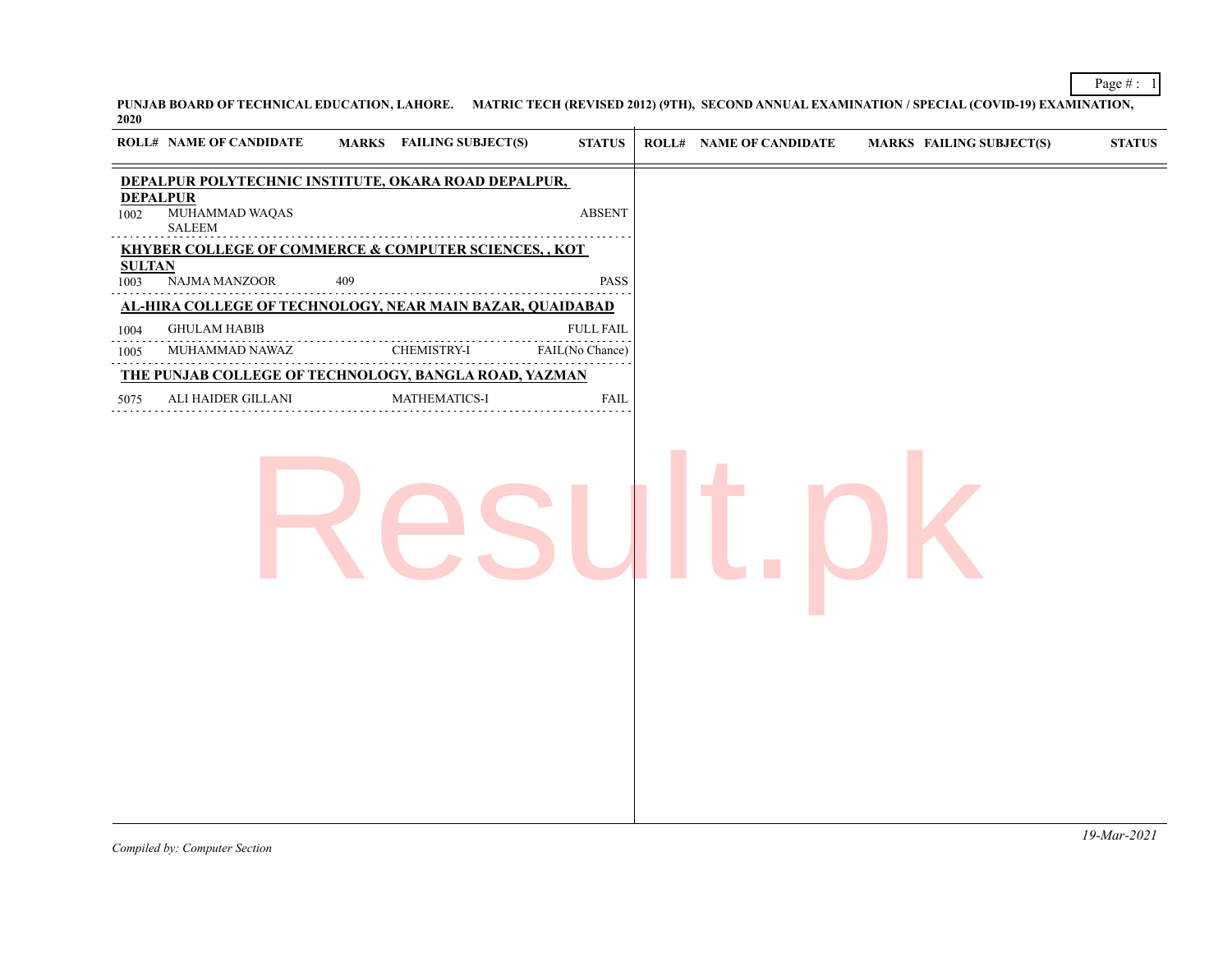**PUNJAB BOARD OF TECHNICAL EDUCATION, LAHORE. MATRIC TECH (REVISED 2015) (9TH), SECOND ANNUAL EXAMINATION / SPECIAL (COVID-19) EXAMINATION, 2020**

|      | <b>ROLL# NAME OF CANDIDATE</b>                           |     | <b>MARKS</b> FAILING SUBJECT(S)                                                    | <b>STATUS</b>    |                          | <b>ROLL# NAME OF CANDIDATE</b>                                                         | <b>MARKS FAILING SUBJECT(S)</b>                                                                                                                                                                                                      | <b>STATUS</b> |
|------|----------------------------------------------------------|-----|------------------------------------------------------------------------------------|------------------|--------------------------|----------------------------------------------------------------------------------------|--------------------------------------------------------------------------------------------------------------------------------------------------------------------------------------------------------------------------------------|---------------|
|      | HAJI LUKHAY KHAN, WARD NO. 1 TEH. CHUNIAN, ALLAHABAD     |     | DR. ABDUL QADEER POLYTECHNIC INSTITUTE, ALLAHABAD MOHALLA                          |                  | 4947                     | MUHAMMAD ARHAM                                                                         | URDU ENG-I ISL PAK.ST-I<br>MATHEMATICS-I TH TH<br>$EA-I(TH)$                                                                                                                                                                         | <b>FAIL</b>   |
| 1025 | RANA NAEEM UR RAHIM<br><b>SHAHEEN</b>                    |     |                                                                                    | <b>ABSENT</b>    | 4948                     | .<br>MUHAMMAD MOHSIN                                                                   |                                                                                                                                                                                                                                      | FULL FAIL     |
|      |                                                          |     | <b>GHOUS TECHNICAL INSTITUTE, GOVT. MIDDLE SCHOOL #2, ARIFWALA</b>                 |                  | 4949                     | <b>UMAIR KHALID</b><br>TH EA-I(TH)<br>ARSI AN GHAFEAR                                  | <b>ENG-I MATHEMATICS-I TH</b>                                                                                                                                                                                                        | FAII.         |
|      |                                                          |     | MATHEMATICS-I TH EA-I(TH)<br>1043 HAJI UBAID U LLAH MATHEMATICS-I TH EA-I(TH) FAIL |                  | .<br>4950                | <b>ARSLAN GHAFFAR</b>                                                                  |                                                                                                                                                                                                                                      | <b>ABSENT</b> |
| 1048 | ADNAN AHMAD                                              |     |                                                                                    | <b>ABSENT</b>    | .<br>4951                | RANA DANISH SAEED TH FAIL                                                              |                                                                                                                                                                                                                                      |               |
|      | <b>IMPERIAL INSTITUTE OF TECHNOLOGY, FAISAL COLONY,,</b> |     |                                                                                    |                  | 4952<br>.                | MUHAMMAD JUNAID                                                                        | $\mathbb{D}$ TH $\ldots$ . The set of the set of the set of the set of the set of the set of the set of the set of the set of the set of the set of the set of the set of the set of the set of the set of the set of the set of the | FAII.         |
| 1052 | <b>BAHAWALNAGAR</b><br><b>MOEEN SALEEM</b>               |     | <b>ENG-I PAK.ST-I</b><br>MATHEMATICS-I TH TH                                       | <b>FAIL</b>      | 4953<br>.                | MUHAMMAD TAHIR<br><b>SALEEM</b>                                                        | TH <sub>1</sub>                                                                                                                                                                                                                      | FAII.         |
|      |                                                          |     | LAHORE COLLEGE OF TECHNOLOGY, HOUSE #100, MADINA TOWN                              |                  | 4954<br>.                | MUHAMMAD FRAZ                                                                          |                                                                                                                                                                                                                                      |               |
|      | <b>CHISHTIAN ROAD, BAHAWALNAGAR</b>                      |     |                                                                                    |                  | 4955<br>.                | <b>SAEED UR REHMAN</b>                                                                 |                                                                                                                                                                                                                                      | <b>ABSENT</b> |
| 1100 | <b>MEHBOOB ALIM</b>                                      |     |                                                                                    | ABSENT           | 4956                     | <b>UMAIR ALI</b>                                                                       |                                                                                                                                                                                                                                      | <b>ABSENT</b> |
| 1101 | MUBASHAR KHAN                                            |     | R KHAN MATHEMATICS-I FAIL                                                          | FAIL             | 4957<br>. <mark>.</mark> |                                                                                        |                                                                                                                                                                                                                                      |               |
| 1102 | AMIR MURTAZA                                             |     | MATHEMATICS-I                                                                      | FAIL             | 4958<br>. <b>.</b> .     |                                                                                        |                                                                                                                                                                                                                                      |               |
| 1103 | MUHAMMAD AMEER                                           |     | MATHEMATICS-I                                                                      | <b>FAIL</b>      | 14959                    | MUHAMMAD NAVEED                                                                        | <b>TH</b>                                                                                                                                                                                                                            | FAII.<br>.    |
|      |                                                          |     | <b>GOVERNMENT COLLEGE OF TECHNOLOGY FOR WOMEN, NEAR FAREED</b>                     |                  | 4960                     | <b>NUMAN SAEED</b><br><b>Contract Contract</b>                                         | <b>TH</b>                                                                                                                                                                                                                            | <b>FAIL</b>   |
| 4939 | <b>GATE OPP. GPO, BAHAWALPUR</b><br><b>TUBA AZEEM</b>    |     | <b>ENG-I PAK ST-I TH TH</b>                                                        | <b>FAIL</b>      | 4961                     | MUHAMMAD JAMSHED TH FAIL FAIL                                                          |                                                                                                                                                                                                                                      |               |
| 4940 | SHEEZA IJAZ                                              | 439 | $CS-I(TH)$                                                                         | <b>PASS</b>      | 4962<br>.                | <b>NASIR AFZAL</b>                                                                     |                                                                                                                                                                                                                                      | <b>ABSENT</b> |
|      |                                                          |     |                                                                                    |                  | 4963                     | TANVEER IQBAL                                                                          | MATHEMATICS-I TH EA-I(TH) FAIL                                                                                                                                                                                                       |               |
|      | <b>SHAHAB CENTRE, BASTI MALOOK</b>                       |     | <b>AZEEM COLLEGE OF TECHNOLOGY &amp; MANGEMENT, NEAR UBL BANK</b>                  |                  | 4964<br>.                | MUHAMMAD IKRAM TH FAIL                                                                 |                                                                                                                                                                                                                                      |               |
| 4941 | <b>AZAD ALI</b>                                          |     |                                                                                    | <b>FULL FAIL</b> | 4965                     | <b>NADIR ALI</b>                                                                       | <b>TH</b>                                                                                                                                                                                                                            | FAIL.         |
| 4942 | MUHAMMAD ZAHID                                           |     | <b>ENG-I MATHEMATICS-I TH</b><br>TH EA-I(TH)                                       | <b>FAIL</b>      |                          | NEW NATIONAL POLYTECHNIC INSTITUTE (CAMPUS-1), MAIN DARYA<br><b>KHAN ROAD, BHAKKAR</b> |                                                                                                                                                                                                                                      |               |
| 4943 | <b>MUHAMMAD SABIR</b>                                    |     | ENG-I PAK.ST-I TH TH<br>$EA-I(TH)$                                                 | <b>FAIL</b>      | 1332                     | <b>SAHIB JAN</b>                                                                       | URDU ENG-I ISL PAK.ST-I<br>MATHEMATICS-I TH TH                                                                                                                                                                                       | <b>FAIL</b>   |
| 4944 | SHAHZAIB                                                 |     | ENG-I PAK.ST-I<br>MATHEMATICS-I TH EA-I(TH)                                        | FAIL             |                          | .                                                                                      | TDRAW-I(REV12)(PR) EA-I(TH,<br>PR)<br>PR)                                                                                                                                                                                            |               |
| 4945 | MUHAMMAD SHAH ZAMAN                                      |     | ENG-I PAK.ST-I                                                                     | FAIL             | 1348<br>.                | NAJEEB ULLAH                                                                           |                                                                                                                                                                                                                                      | <b>ABSENT</b> |
|      |                                                          |     | MATHEMATICS-I TH TH<br>$EA-I(TH)$                                                  |                  | 1350                     | MUHAMMAD HAMZA<br>AHMAD                                                                | MATHEMATICS-I TH TH FAIL(No Chance)                                                                                                                                                                                                  |               |
| 4946 | ZAIN AFZAL                                               |     | ENG-I ISL PAK.ST-I TH<br>$EA-I(TH)$                                                | FAIL             | 1353                     | MUSTEHSAN IJAZ                                                                         |                                                                                                                                                                                                                                      | <b>ABSENT</b> |

*Compiled by: Computer Section*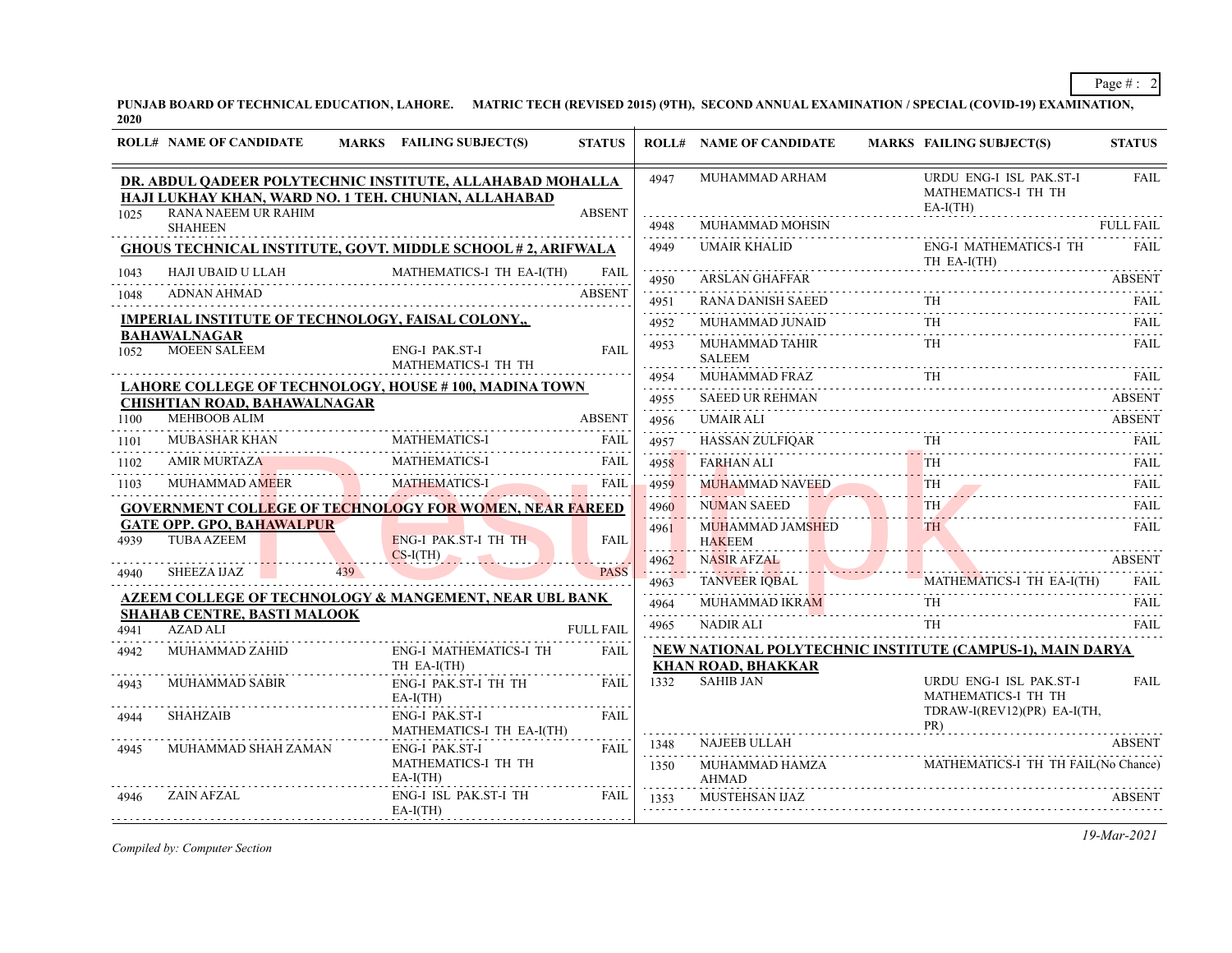**PUNJAB BOARD OF TECHNICAL EDUCATION, LAHORE. MATRIC TECH (REVISED 2015) (9TH), SECOND ANNUAL EXAMINATION / SPECIAL (COVID-19) EXAMINATION, 2020**

|              | <b>ROLL# NAME OF CANDIDATE</b>                                                                                    | <b>MARKS</b> FAILING SUBJECT(S)              | <b>STATUS</b>                |           | <b>ROLL# NAME OF CANDIDATE</b>                                                                                      | <b>MARKS FAILING SUBJECT(S)</b>               |                         | <b>STATUS</b>        |
|--------------|-------------------------------------------------------------------------------------------------------------------|----------------------------------------------|------------------------------|-----------|---------------------------------------------------------------------------------------------------------------------|-----------------------------------------------|-------------------------|----------------------|
| 1354         | MUHAMMAD HASSAN                                                                                                   | <b>TH</b>                                    | FAIL(No Chance)              | 1618      | <b>MAHTAB HUSSAIN</b>                                                                                               | MATHEMATICS-I TH TH                           | URDU ENG-I ISL PAK.ST-I | <b>FAIL</b>          |
|              | ALLAMA IQBAL COLLEGE, NEAR MODEL TOWN CHICHAWATNI ROAD,                                                           |                                              |                              |           |                                                                                                                     | $CS-I(TH)$                                    |                         |                      |
| 1375         | <b>BUREWALA</b><br>MUHAMMAD AMEER<br><b>HAMZA</b>                                                                 | <b>TH</b>                                    | FAIL(No Chance)              | 1619      | <b>MUZAMMAL HUSSAIN</b>                                                                                             | MATHEMATICS-I TH TH<br>$CS-I(TH)$             | URDU ENG-I ISL PAK.ST-I | <b>FAIL</b>          |
| 1376<br>4966 | MUHAMMAD ADEEL<br>LI $367$<br>MUDASSAR ALI                                                                        |                                              | <b>ABSENT</b><br><b>PASS</b> | 1620      | MUHAMMAD UMAIR                                                                                                      | MATHEMATICS-I TH TH<br>$CS-I(TH)$             | URDU ENG-I ISL PAK.ST-I | FAIL                 |
| 4967         | <b>AWAIS ZAFAR</b>                                                                                                | <b>ENG-I MATHEMATICS-I TH</b><br>TH EA-I(TH) | <b>FAIL</b>                  | 1621      | MUJHID ALI                                                                                                          | MATHEMATICS-I TH TH                           | URDU ENG-I ISL PAK.ST-I | FAIL                 |
| 1377         | JINNAH COLLEGE OF ENGINEERING & TECHNOLOGY, NEAR G.C.C, 505<br><b>SHAHDAB ROAD, BUREWALA</b><br><b>BILAL ASIF</b> | <b>TH</b>                                    | FAIL                         | 1700      | MOHAMMAD ADEEM                                                                                                      | $CS-I(TH)$<br>$CS-I(TH)$                      | ENG-I MATHEMATICS-I TH  | FAII.                |
|              | HUSNAIN COLLEGE OF TECHNOLOGY, GULBERG TOWN, HAROONABAD                                                           |                                              |                              | 1707      | USAMA ABBAS                                                                                                         |                                               |                         | <b>ABSENT</b>        |
|              | <b>ROAD, DAHRANWALA</b>                                                                                           |                                              |                              | .<br>1711 | <b>WASEEM AKRAM</b>                                                                                                 |                                               |                         | <b>ABSENT</b>        |
| 1407         | MUHAMMAD ZEESHAN                                                                                                  |                                              | <b>ABSENT</b>                | .<br>1720 | <b>HASEEB AHMAD</b>                                                                                                 |                                               |                         | <b>ABSENT</b>        |
| 1411         | MUHAMMAD AHMAD                                                                                                    |                                              | <b>ABSENT</b>                | 1734      | <b>SHOAIB IFTIKHAR</b>                                                                                              |                                               |                         | <b>ABSENT</b>        |
| 1416         | <b>QAISER ALI</b><br>JINNAH POLYTECHNIC INSTITUTE, ZUBAIR COLONY JARANWALA                                        |                                              | <b>ABSENT</b>                | 1736      | MUHAMMAD MUSLAM<br><b>SHABBIR</b>                                                                                   | ENG-I ISL PAK.ST-I<br>MATHEMATICS-I TH TH     |                         | <b>FAIL</b>          |
| 1433         | ROAD, FAISALABAD<br><b>MUHAMMAD ANEES</b>                                                                         | MATHEMATICS-I TH TH                          | FAIL                         | 1738      | AMMARA SHAHID                                                                                                       | <b>ENG-I PAK.ST-I</b><br><b>MATHEMATICS-I</b> |                         | FAIL                 |
|              |                                                                                                                   | $EA-I(TH)$                                   |                              | 1760      | <b>MUHAMMAD RAHAT</b>                                                                                               |                                               | ABSENT                  | <b>ABSENT</b>        |
| 1434         | MUHAMMAD IS <mark>MA</mark> IL<br><b>MINHAS</b>                                                                   | TH EA-I(TH)                                  | <b>FAIL</b>                  | 1778      | MUHAMMAD ZAHID RAZA URDU ISL TH                                                                                     |                                               |                         | - FAIL               |
| 1441         | MANZAR HUSSAIN SHAH                                                                                               | MATHEMATICS-I TH FAIL(No Chance)             |                              | 1779<br>. | <b>MUHAMMAD IMRAN</b>                                                                                               |                                               |                         | <b>ABSENT</b>        |
|              | JINNAH POLYTECHNIC INSTITUTE, NEAR NOVALTY PULL SAMUNDRI                                                          |                                              |                              | 1783      | <b>ARSLAN AHMED</b>                                                                                                 | MATHEMATICS-I TH TH<br>$CS-I(TH)$             |                         | FAIL                 |
| 4968         | ROAD,, FAISALABAD<br><b>SHAHZADA SAMRAN</b>                                                                       | MATHEMATICS-I TH EA-I(TH)                    | <b>FAIL</b>                  | 1790<br>. | <b>SAJJAD AMJAD</b>                                                                                                 |                                               |                         | <b>ABSENT</b>        |
|              |                                                                                                                   |                                              |                              | 1792<br>. | ALI HUSNAIN                                                                                                         | MATHEMATICS-I                                 |                         | FAIL(No Chance)      |
|              | JINNAH COLLEGE OF ENGINEERING & TECHNOLOGY, KAROR ROAD,<br><b>FATEH PUR</b>                                       |                                              |                              | 1793<br>. | <b>SAJJAD AHMAD</b><br>$\begin{minipage}{.4\linewidth} \textbf{SAJJAD AHMAD} \textbf{MATHEMATICS-I} \end{minipage}$ | MATHEMATICS-I                                 |                         | FAIL(No Chance)<br>. |
| 1508         | <b>IRFAN ALI</b>                                                                                                  | MATHEMATICS-I TH TH                          | <b>FAIL</b>                  | 1795<br>. | MUHAMMAD MUMTAZ                                                                                                     |                                               |                         | <b>ABSENT</b>        |
|              |                                                                                                                   | $EA-I(TH)$                                   |                              | 1800<br>. | NADEEM HUSSAIN MATHEMATICS-I TH FAIL (No Chance)                                                                    |                                               |                         |                      |
|              | ALI COLLEGE OF TECHNOLOGY, BYPASS ROAD NEAR ZARI BANK,<br><b>HAROONABAD</b>                                       |                                              |                              | 1801<br>. | <b>SALMAN ASLAM</b>                                                                                                 |                                               |                         | <b>ABSENT</b>        |
| 1617         | <b>SHAKEEL AHMAD</b>                                                                                              | URDU ENG-I ISL PAK.ST-I                      | <b>FAIL</b>                  | 1804      | <b>AHMED HUSSAIN</b>                                                                                                |                                               |                         | <b>ABSENT</b>        |
|              |                                                                                                                   | MATHEMATICS-I TH TH<br>$CS-I(TH)$            |                              | 1805      | MUHAMMAD ZAHID                                                                                                      |                                               |                         | <b>ABSENT</b>        |

*Compiled by: Computer Section*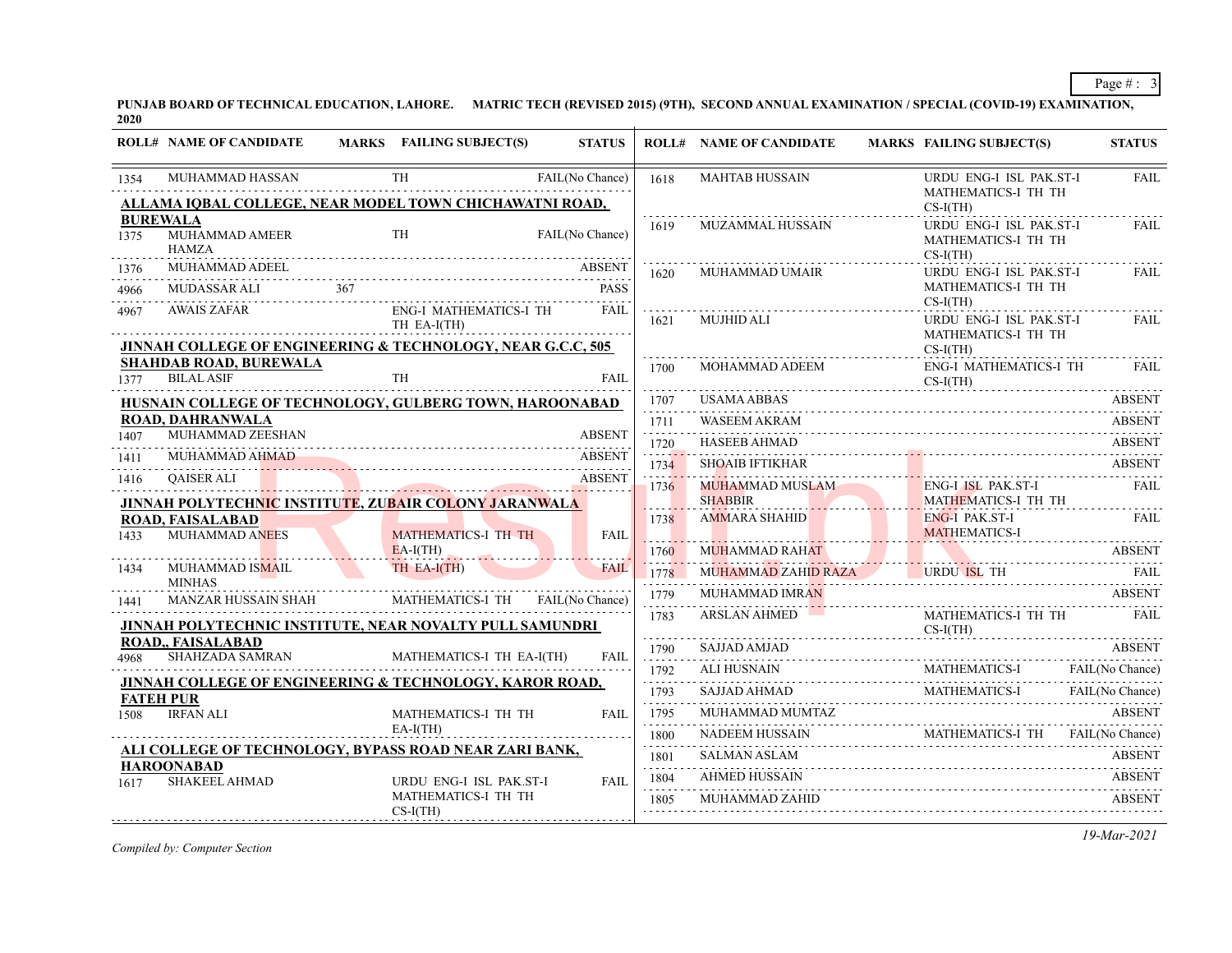**PUNJAB BOARD OF TECHNICAL EDUCATION, LAHORE. MATRIC TECH (REVISED 2015) (9TH), SECOND ANNUAL EXAMINATION / SPECIAL (COVID-19) EXAMINATION, 2020**

| 1811              | MUHAMMAD SHOAIB                                          |                                                              |               |                                   |                       |                                                                            |                  |
|-------------------|----------------------------------------------------------|--------------------------------------------------------------|---------------|-----------------------------------|-----------------------|----------------------------------------------------------------------------|------------------|
|                   |                                                          |                                                              | <b>ABSENT</b> |                                   |                       | SAIFIA POLYTECHNIC INSTITUTE, MOHALLA MUHAMMDIA GOJRA                      |                  |
| 1812              | TAYYAB MAQSOOD                                           | 0D ABSENI                                                    | <b>ABSENT</b> |                                   | <b>ROAD, JHANG</b>    |                                                                            |                  |
| 1816              | <b>ABDUL MUEEZ</b>                                       |                                                              | <b>ABSENT</b> | 2057<br>.                         | MUDASSAR ABBAS        | TH                                                                         | FAIL(No Chance)  |
| 1817              | <b>SHAHBAZ ALI</b>                                       |                                                              | <b>ABSENT</b> | 2058<br>.                         | ATIF SHAKEEL          | ENG-I MATHEMATICS-I THIL(No Chance)                                        |                  |
| 1819              | <b>TALHA UMAIR</b>                                       |                                                              | <b>ABSENT</b> | 4969                              | HASSAN NAWAZ          | URDU ENG-I PAK.ST-I<br>MATHEMATICS-I TH TH                                 | <b>FAIL</b>      |
| 1822              | <b>HAMZA TAHIR</b>                                       | <b>MATHEMATICS-I TH</b>                                      | <b>FAIL</b>   |                                   |                       | $CS-I(TH)$                                                                 |                  |
| 1834              | MAJID MAHMOOD                                            | <b>ENG-I MATHEMATICS-I TH</b>                                | FAIL          | 4970<br>.                         | AAMIR HASNAIN         | ENG-I MATHEMATICS-I TH                                                     | FAII.            |
|                   | .                                                        | TH CS-I(TH)                                                  |               | 4971                              | MUHAMMAD RAMZAN       | <b>ENG-I TH</b>                                                            | FAIL             |
| 1838              | MUHAMMAD TALHA<br><b>MURTAZA</b>                         |                                                              | <b>ABSENT</b> | 4972                              | MUHAMMAD AWAIS        | <b>ENG-I MATHEMATICS-I TH</b>                                              | <b>FAIL</b>      |
| 4890              | <b>SAOLAIN HAIDER</b>                                    | URDU ENG-I ISL PAK.ST-I                                      | <b>FAIL</b>   |                                   | <b>MUNAWAR</b>        | $CS-I(TH)$                                                                 |                  |
|                   |                                                          | MATHEMATICS-I TH TH<br>$CS-I(TH)$                            |               | 4973                              | <b>WASEEM HASSAN</b>  | ENG-I PAK.ST-I<br>MATHEMATICS-I TH TH<br>$CS-I(TH)$                        | FAII.            |
| 4891              | MUHAMMAD TALHA NAEEM                                     | URDU ENG-I ISL PAK.ST-I                                      | FAIL          | 4974                              | <b>OAISER REHMAN</b>  | URDU ENG-I ISL PAK.ST-I                                                    | <b>FAIL</b>      |
|                   |                                                          | MATHEMATICS-I TH TH<br>$CS-I(TH)$                            |               |                                   |                       | MATHEMATICS-I TH TH                                                        |                  |
| 4892              | <b>ADEEL AHMED</b>                                       | URDU ENG-I ISL PAK.ST-I                                      | FAIL          | 4975                              | ZEESHAN HAIDER        | $CS-I(TH)$<br>ENG-I PAK.ST-I                                               | FAIL             |
|                   |                                                          | MATHEMATICS-I TH TH                                          |               |                                   |                       | MATHEMATICS-I TH TH                                                        |                  |
| 4893              | <b>ADEEL HUSSAIN</b>                                     | $CS-I(TH)$<br><b>URDU ENG-I ISL PAK.ST-I</b>                 | <b>FAIL</b>   |                                   |                       | $CS-I(TH)$                                                                 |                  |
|                   |                                                          | MATHEMATICS-I TH TH                                          |               | 4976                              | <b>MOHSIN FAROOQ</b>  | TH TH                                                                      | FAII.            |
|                   |                                                          | $CS-I(TH)$                                                   |               | 4977                              | MUHAMMAD IRFAN        | ENG-I PAK ST-I TH CS-I(TH)<br><u> 1998 - President Francesco, Marian e</u> | <b>FAIL</b>      |
| 4894              | AJAZ HUSSAIN                                             | <b>URDU ENG-I ISL PAK.ST-I</b><br><b>MATHEMATICS-I TH TH</b> | <b>FAIL</b>   | 4978<br>and the second control of | <b>MOMEEN KHAN</b>    |                                                                            | <b>FAIL</b><br>. |
|                   |                                                          | $CS-I(TH)$                                                   |               | 4979                              | WAJID ALI             | URDU ENG-I ISL PAK.ST-I                                                    | <b>FAIL</b>      |
|                   |                                                          | ALLAMA IQBAL POLYTECHNIC INSTITUTE, 108-109 MODEL TOWN,      |               |                                   |                       | MATHEMATICS-I TH TH<br>$CS-I(TH)$                                          |                  |
| <b>HAROONABAD</b> |                                                          |                                                              |               | 4980                              | <b>BABAR ALI</b>      | ENG-I PAK.ST-I                                                             | <b>FAIL</b>      |
| 1963              | ALI RAZA TARIQ<br>430                                    |                                                              | PASS          |                                   |                       | MATHEMATICS-I TH TH                                                        |                  |
| 1964              | <b>DAVID SULTAN</b>                                      |                                                              | <b>ABSENT</b> | 4981                              | REHMAN HAIDER         | $CS-I(TH)$                                                                 | <b>ABSENT</b>    |
|                   |                                                          | <b>THE QUAID-E-AZAM COLLEGE OF TECHNOLOGY, QUAID-E-AZAM</b>  |               | .<br>4982                         | AHMAD RAZA SALEEM     |                                                                            | <b>ABSENT</b>    |
| 1985              | PLAZA, RASOOLABAD COLOY, HASILPUR<br><b>FAIZAN AHMAD</b> |                                                              | <b>ABSENT</b> | .<br>4983                         | <b>ZILL E HASNAIN</b> |                                                                            | <b>ABSENT</b>    |
|                   |                                                          |                                                              |               | <u>.</u><br>4984                  | <b>ALI NAWAZ</b>      | <b>ENG-I MATHEMATICS-I TH</b>                                              | FAIL             |
|                   | <b>ROAD, JARANWALA</b>                                   | AL-REHMAN POLYTECHNIC INSTITUTE, OPP NADRA OFFICE, JHUMRA    |               | .                                 |                       | <b>TH</b>                                                                  |                  |
| 1986              | MUHAMMAD TAAZEEM<br><b>SAADAT</b>                        |                                                              | <b>ABSENT</b> | 4985                              | WAJAHAT ALI           | URDU ENG-I PAK.ST-I<br>MATHEMATICS-I TH TH                                 | FAIL             |

*Compiled by: Computer Section*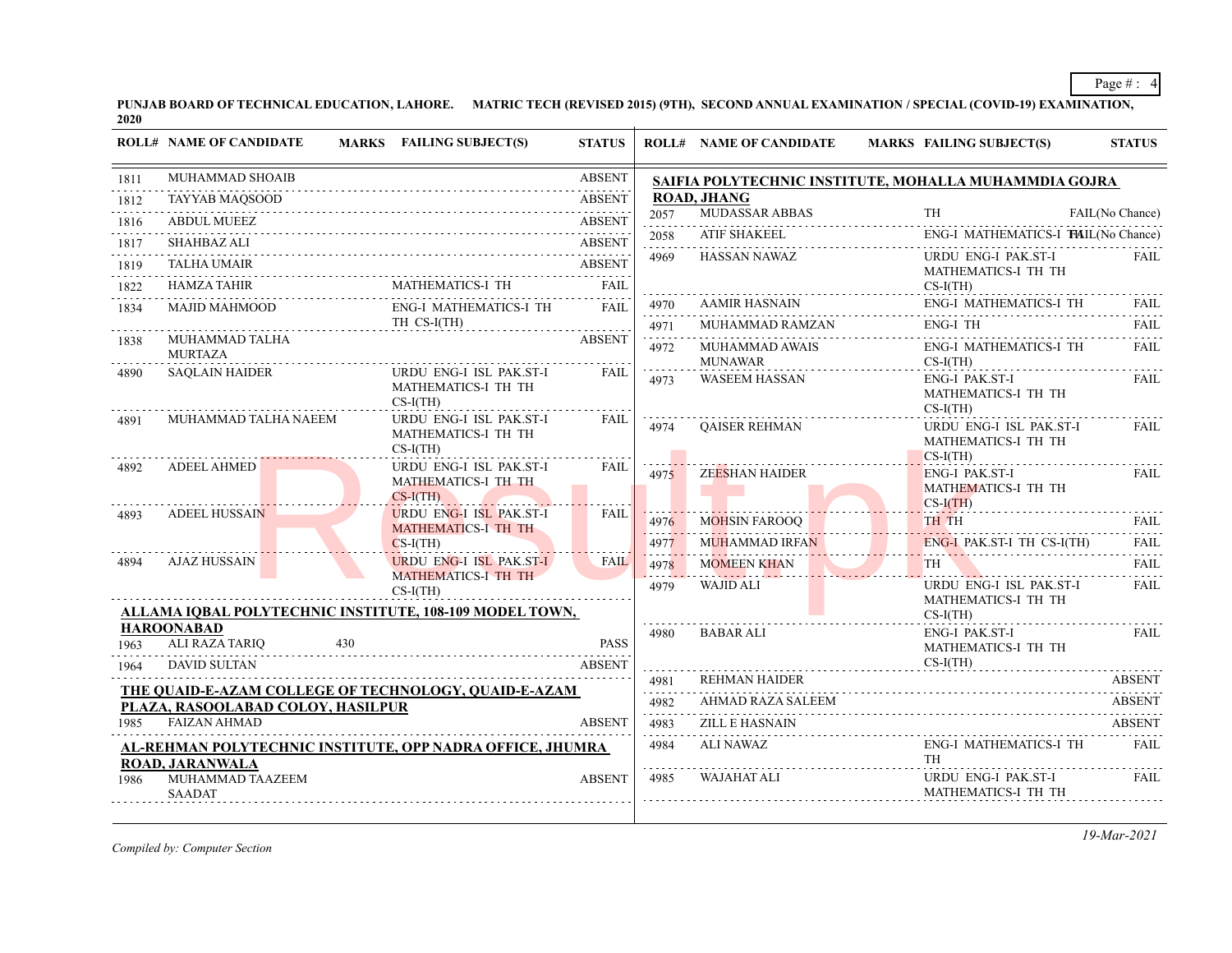**PUNJAB BOARD OF TECHNICAL EDUCATION, LAHORE. MATRIC TECH (REVISED 2015) (9TH), SECOND ANNUAL EXAMINATION / SPECIAL (COVID-19) EXAMINATION, 2020**

|               | <b>ROLL# NAME OF CANDIDATE</b>                                                                 | MARKS FAILING SUBJECT(S)                                     | <b>STATUS</b>      |                     | <b>ROLL# NAME OF CANDIDATE</b>                                                                               |     | <b>MARKS FAILING SUBJECT(S)</b>                              | <b>STATUS</b> |
|---------------|------------------------------------------------------------------------------------------------|--------------------------------------------------------------|--------------------|---------------------|--------------------------------------------------------------------------------------------------------------|-----|--------------------------------------------------------------|---------------|
| 4986          | YAQOOB KHAN                                                                                    | MATHEMATICS-I TH TH<br>$CS-I(TH)$                            | <b>FAIL</b>        |                     | PAK CANADIAN POLYTECHNIC INSTITUTE, 180 ALLAMA IQBAL ROAD<br>MUSTAFABAD, (DHARAM PURA), LAHORE               |     |                                                              |               |
|               | <b>IBN-E-SEENA COLLEGE OF TECHNOLOGY, BANNU MIANWALI ROAD,</b><br>KAMAR MUSHANI, KAMAR MUSHANI |                                                              |                    | 2268                | MUHAMMAD UMAIR AZMAT                                                                                         |     | URDU ENG-I ISL PAK.ST-I<br>MATHEMATICS-I TH TH               | FAIL          |
| 2076          | FAYAZ MUHAMMAD                                                                                 |                                                              | <b>ABSENT</b>      | 2279                | ANSAR HUSSAIN                                                                                                |     | $CS-I(TH)$                                                   | <b>ABSENT</b> |
| 2092          |                                                                                                |                                                              |                    | 4988                |                                                                                                              |     |                                                              | <b>PASS</b>   |
| 2094          | <b>ARSHAD KHAN</b>                                                                             |                                                              | <b>FAIL</b><br>.   |                     | $\begin{array}{c}\n\text{HAMZA ALI}\n\\ \n\text{YASI}\n\\ \n\text{YASI}\n\\ \n\text{YASI}\n\\ \n\end{array}$ |     |                                                              |               |
| 2096          | HAFEEZ ULLAH                                                                                   | ENG-I PAK.ST-I<br>MATHEMATICS-I TH TH                        | <b>FAIL</b>        |                     | PAK PUNJAB COLLEGE OF TECHNOLOGY, OPP. TAJ BAGH PULL CANAL<br><b>BANK ROAD, HARBANCEPURA, LAHORE</b>         |     |                                                              |               |
| 2113          | NAJEEB ULLAH KHAN                                                                              | ENG-I PAK.ST-I<br>MATHEMATICS-I TH TH                        | <b>FAIL</b>        |                     | 2284 HUSSAIN BIN JAMEEL<br>GOVERNMENT COLLEGE OF TECHNOLOGY, COLLEGE ROAD, LAYYAH                            |     | MATHEMATICS-I TH FAIL(No Chance)                             |               |
| 2115          | RAFI ULLAH KHAN                                                                                | $CS-I(TH)$<br>URDU ENG-I ISL PAK.ST-I                        | <b>FAIL</b>        | 2287                | INZMAM UL HAQ                                                                                                |     | MATHEMATICS-I TH EA-I(TH)                                    | FAIL          |
|               | <b>RASHID KHAN</b>                                                                             | MATHEMATICS-I TH                                             | FAIL(No Chance)    | 2288                | MUHAMMAD ABU HURAIRA 405                                                                                     |     |                                                              | <b>PASS</b>   |
| 2135<br>2146  | MUHAMMAD ALI RAZA TAQI                                                                         | FAIL (No Chance)<br>TH FAIL (No Chance)                      | <b>ABSENT</b>      | 2289                | MUHAMMAD SIBTAIN                                                                                             |     | ENG-I MATHEMATICS-I TH<br>$EA-I(TH)$                         | <b>FAIL</b>   |
|               | <u>QUAID-E-AZAM INSTITUTE OF TECHNOLOGY, ISMAIL AND SAQIB PLAZA</u>                            |                                                              |                    |                     | UNITED COLLEGE OF TECHNOLOGY, HOUSING COLONY, LAYYAH                                                         |     |                                                              |               |
| 2164          | <b>CHOWK SANGLAN WALA, KHANEWAL</b><br><b>SAIMAN</b>                                           |                                                              | <b>ABSENT</b><br>. | 2310                | MUHAMMAD KASHIF UR<br><b>REHMAN</b>                                                                          |     | URDU ENG-I ISL PAK.ST-I<br>MATHEMATICS-I TH TH<br>$EA-I(TH)$ | <b>FAIL</b>   |
| 2165          | MUHAMMAD ZEESHAN<br>KHANPUR COLLEGE OF TECHNOLOGY, MANZOOR COLONY, OPP.                        |                                                              | <b>ABSENT</b>      | 4989                | ZAIN ALI                                                                                                     |     | URDU ENG-I PAK.ST-I<br>MATHEMATICS-I TH TH                   | FAIL          |
|               | MADNI MASJID, NEAR WAPDA OFFICE, AIRPORT ROAD, KHANPUR<br><b>MUSHARAF NASIR</b>                |                                                              | <b>ABSENT</b>      |                     |                                                                                                              |     | $EA-I(TH)$                                                   |               |
| 2183          |                                                                                                |                                                              |                    | 4990                | SHARJEEL HAIDER                                                                                              | 383 |                                                              | <b>PASS</b>   |
| <b>SULTAN</b> | <b>KHYBER COLLEGE OF COMMERCE &amp; COMPUTER SCIENCES,, KOT</b>                                |                                                              |                    | 4991                | SYED ALI SHAH HUSSAIN 388<br><b>MEHDI</b>                                                                    |     |                                                              | <b>PASS</b>   |
| 2234          | AFAQ KHAN                                                                                      | <b>MATHEMATICS-I</b>                                         | <b>FAIL</b>        |                     | <b>MUSLIM COLLEGE OF TECHNOLOGY, WIJHIANWALA, MIAN CHANNU</b>                                                |     |                                                              |               |
| 4987          | MUHAMMAD ASIF                                                                                  | URDU ENG-I ISL PAK.ST-I<br>MATHEMATICS-I TH TH<br>$AM-I(TH)$ | <b>FAIL</b>        | 2337                | MUHAMMAD IMRAN                                                                                               |     | URDU ENG-I PAK.ST-I<br>MATHEMATICS-I TH TH<br>$CS-I(TH)$     | FAIL          |
|               | LAHORE POLYTECHNIC INSTITUTE, BAND ROAD NEAR CHOWK YATEEM                                      |                                                              |                    | 2339                | <b>WAQAR HUSSAIN</b>                                                                                         |     |                                                              | <b>ABSENT</b> |
| 2248          | <b>KHANA, LAHORE</b><br>SIRAJ AHMAD                                                            |                                                              |                    | $- - - - -$<br>2340 |                                                                                                              |     | MUHAMMAD TARIQ IQBAL TH FAIL(No Chance)                      |               |
|               | AHMAD ENG-I MATHEMATICS-I TAIL(No Chance)<br>MUHAMMAD ALI SHAHEER                              |                                                              |                    | 2341                | MUHAMMAD SAEED                                                                                               |     |                                                              | <b>ABSENT</b> |
| 2249          | MUHAMMAD UMAR NAEEM                                                                            |                                                              | <b>ABSENT</b>      | 2345                | <b>SHAZIA JABEEN</b>                                                                                         |     |                                                              | ABSENT        |
| 2250          |                                                                                                |                                                              |                    | 2346                | ASAD RIAZ                                                                                                    |     |                                                              | <b>ABSENT</b> |
|               |                                                                                                |                                                              |                    |                     |                                                                                                              |     |                                                              |               |

*Compiled by: Computer Section*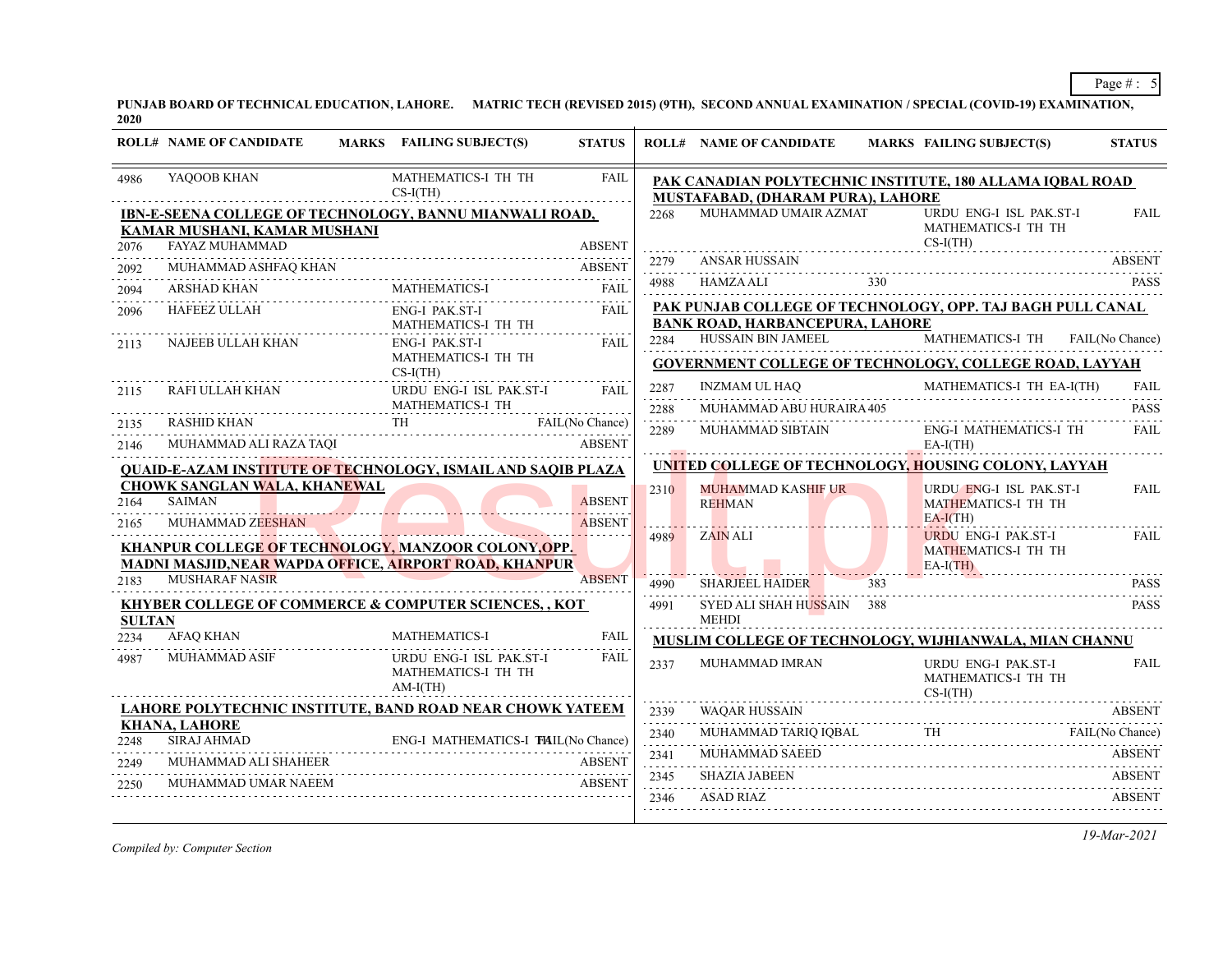**PUNJAB BOARD OF TECHNICAL EDUCATION, LAHORE. MATRIC TECH (REVISED 2015) (9TH), SECOND ANNUAL EXAMINATION / SPECIAL (COVID-19) EXAMINATION, 2020**

|                 | <b>ROLL# NAME OF CANDIDATE</b>    | <b>FAILING SUBJECT(S)</b><br><b>MARKS</b>                                          | <b>STATUS</b>   |                           | <b>ROLL# NAME OF CANDIDATE</b>             | MARKS FAILING SUBJECT(S)                                  | <b>STATUS</b>         |
|-----------------|-----------------------------------|------------------------------------------------------------------------------------|-----------------|---------------------------|--------------------------------------------|-----------------------------------------------------------|-----------------------|
| 2347            | <b>ABDUL REHMAN</b>               |                                                                                    | <b>ABSENT</b>   | 4993                      | HAMMAD FAROOQ                              | <b>MATHEMATICS-I</b>                                      | <b>FAIL</b><br>.      |
| 2348            | MUHAMMAD ZAHID                    |                                                                                    | <b>ABSENT</b>   | 4994                      | MUHAMMAD SHAZAIB                           | $EA-I(TH)$                                                | <b>FAIL</b>           |
| 2350            | MUHAMMAD SAQLAIN<br><b>NADEEM</b> |                                                                                    | <b>ABSENT</b>   |                           |                                            | AL-HIRA COLLEGE OF TECHNOLOGY, NEAR MAIN BAZAR, QUAIDABAD |                       |
| 2352            | MUHAMMAD MOHSIN                   |                                                                                    | <b>ABSENT</b>   | 2638<br>.                 | ZAFAR IOBAL                                |                                                           | <b>FULL FAIL</b>      |
|                 | SOHAIL                            |                                                                                    |                 | 2639                      |                                            | NUHAMMAD SABTAIN D                                        | Division Not Improved |
| 2353            | <b>ABDUL WAHEED</b>               | JINNAH PUBLIC TECHNICAL SCHOOL, POST OFFICE DAUD KHEL, NEAR                        | <b>ABSENT</b>   | 2656                      | MUHAMMAD AFZAL                             | <b>ENG-I MATHEMATICS-I TH</b><br>TH CS-I(TH)              | <b>FAIL</b>           |
|                 | HBL CHOWK, MIANWALI               |                                                                                    |                 | 2692<br>.                 |                                            | M RIZWAN FAIL (No Chance                                  | FAIL(No Chance)       |
| 2429            | MUHAMMAD AWAIS KHAN               | <b>URDU ENG-I ISL</b>                                                              | FAII.           | 2693                      |                                            | MUHAMMAD USMAN MATHEMATICS-I FAIL (No Chance)             |                       |
|                 | MUHAMMAD AWAIS KHAN               | MATHEMATICS-I TH TH<br><b>ENG-I MATHEMATICS-I TH</b>                               | <b>FAIL</b>     | .<br>2695                 | HASNAIN MOAVIA                             |                                                           | <b>ABSENT</b>         |
| 2431            |                                   | $CS-I(TH)$                                                                         |                 | .<br>2696                 |                                            |                                                           |                       |
| 2433            | MUHAMMAD SAEED KHAN               | ENG-I MATHEMATICS-I FAIL(No Chance)                                                |                 | .<br>2697                 |                                            |                                                           | <b>ABSENT</b>         |
| 2434            | AHSAN ULLAH KHAN                  | ENG-I MATHEMATICS-I FAIL(No Chance)<br>N<br>ENG-I MATHEMATICS-I FAIL(No Chance)    |                 |                           |                                            | SADIQABAD POLYTECHNIC INSTITUTE (CAMPUS- I), KLP ROAD,    |                       |
| 2445            | HUMAIR HAYAT KHAN                 | ENG-I PAK.ST-I                                                                     | FAIL(No Chance) |                           | <b>SADIOABAD</b>                           |                                                           |                       |
|                 |                                   | MATHEMATICS-I<br>ENG-I MATHEMATICS-I FAIL(No Chance)                               |                 | 2702                      | <b>BILAL ARSHAD</b>                        | MATHEMATICS-I TH FAIL(No Chance)<br>.                     |                       |
| 2448            | HAYAT ULLAH KHAN                  |                                                                                    |                 | 2704                      |                                            | HAMMAD ASGHAR THEA-I(TH) FAIL(No Chance)                  | FAIL(No Chance)       |
|                 | <b>MIANWALI</b>                   | SAIFIA POLYTECHNIC INSTITUTE, GULSHAN E SAIFIA, PAF ROAD,                          |                 | 2705<br>1. <del>. .</del> | MUHAMMAD ALI                               |                                                           | <b>ABSENT</b>         |
| 1566            | <b>ZEESHAN KHAN</b>               | <b>URDU ENG-I PAK.ST-I</b>                                                         | <b>FAIL</b>     | 2707                      |                                            | MUHAMMAD FAHAD AJMAL MATHEMATICS-I TH EA-RAHLINO Chance)  |                       |
|                 |                                   | <b>MATHEMATICS-I TH TH</b><br>$CS-I(TH)$                                           |                 |                           |                                            | HIRA POLYTECHNIC INSTITUTE, GREEN TOWN LAHORE ROAD,       |                       |
| 1600            | <b>HAMMAD SARFRAZ</b>             |                                                                                    | <b>ABSENT</b>   | 2911                      | <b>SARGODHA</b><br><b>SUNNY YOUNAS</b>     |                                                           | <b>ABSENT</b>         |
| 4992            | <b>MUHAMMAD AMEER</b>             | URDU ENG-I ISL PAK.ST-I<br>MATHEMATICS-I TH TH                                     | <b>FAIL</b>     | 2930                      | MUHAMMAD AHT <mark>AS</mark> HAM<br>UL HAO | MATHEMATICS-I                                             | FAIL(No Chance)       |
|                 |                                   | TDRAW-I(REV12)(PR) CS-I(TH,                                                        |                 | 2935                      |                                            | MOHAMMAD HASSAN ALI MATHEMATICS-I TH TH FAIL(No Chance)   |                       |
|                 |                                   | PR)                                                                                |                 | .<br>4995                 | MUDASSAR TANVEER                           |                                                           | <b>ABSENT</b>         |
| <b>MIANWALI</b> |                                   | SUFFAH COLLEGE OF EDUCATION & TECHNOLOGY, MUSLIM COLONY,                           |                 | .<br>4996                 | SHOAIB KHAN ENG                            | $ENG-I TH CS-I(TH)$                                       | FAIL.                 |
| 2456            | <b>AMJID RIZWAN</b>               | ENG-I MATHEMATICS-I THAL(No Chance)<br>ENG-I MATHEMATICS-I <b>FAIL</b> (No Chance) |                 | .<br>4997                 | MUHAMMAD OADEER                            | ENG-I ISL MATHEMATICS-I<br>TH CS-I(TH)                    | <b>FAIL</b>           |
| 2457            | MUHAMMAD ISMAEEL                  |                                                                                    | <b>ABSENT</b>   | and a strategies<br>4998  | ABU UBAIDA                                 | 433                                                       | <b>PASS</b>           |
| 2458            | <b>ADNAN REHMAN</b>               | VREHMAN TH                                                                         | FAIL(No Chance) | .<br>4999                 | MUHAMMAD MUZAMMIL 391                      |                                                           | <b>PASS</b>           |
|                 |                                   | JINNAH POLYTECHNIC INSTITUTE, BHAWANA JHANG ROAD, PANSERA                          |                 | 5000                      | MUHAMMAD MEHERBAN 384                      |                                                           | <b>PASS</b>           |
| 2518            | <b>MUHAMMAD ZUNAIR</b>            | ENG-I ISL TH EA-I(TH) FAIL(No Chance)                                              |                 | 5001                      | <b>HAMZA SIKANDAR</b>                      | TH<br>HAMZA SIKANDAR TH FAIL                              |                       |
|                 |                                   |                                                                                    |                 |                           |                                            |                                                           |                       |

*Compiled by: Computer Section*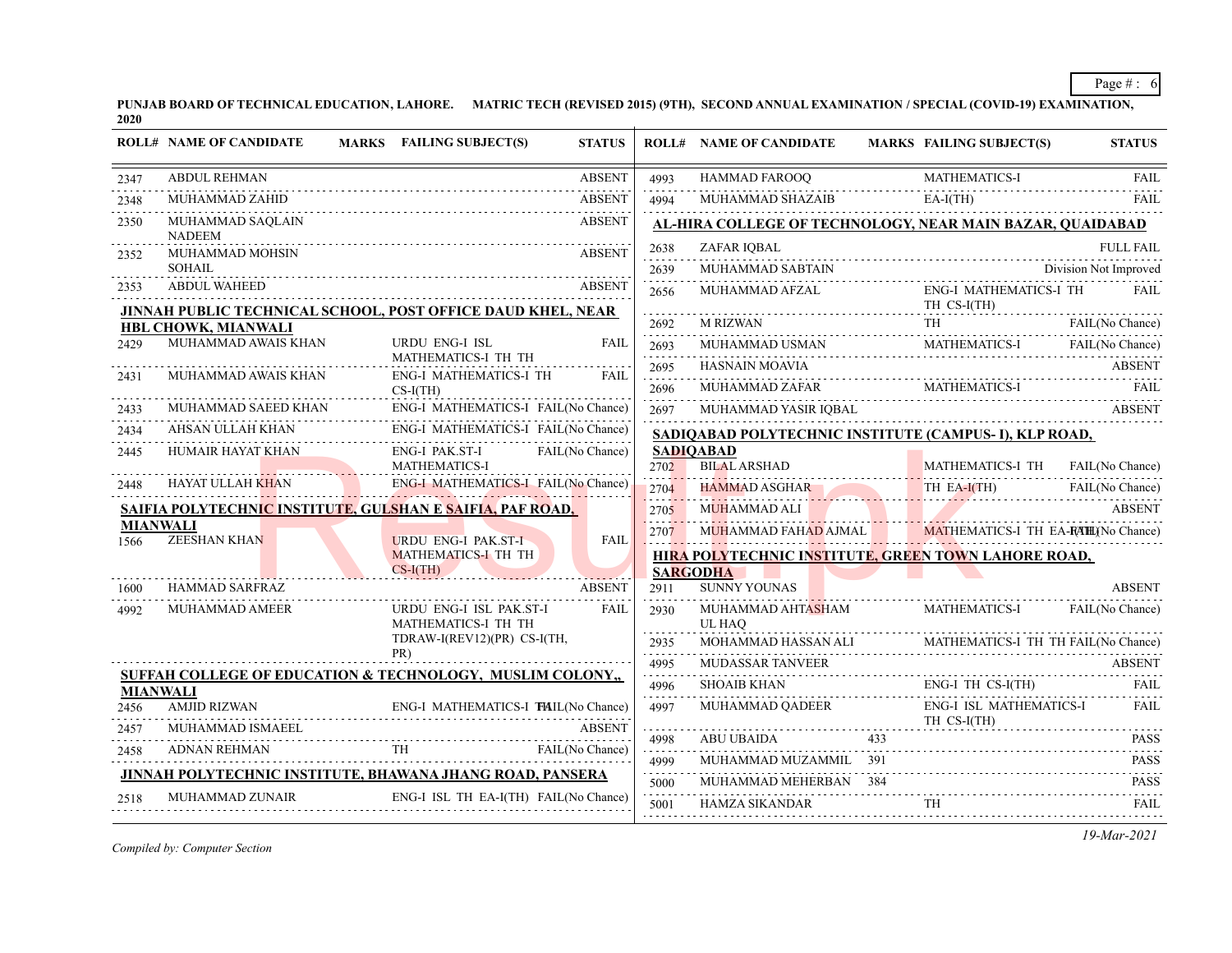**PUNJAB BOARD OF TECHNICAL EDUCATION, LAHORE. MATRIC TECH (REVISED 2015) (9TH), SECOND ANNUAL EXAMINATION / SPECIAL (COVID-19) EXAMINATION, 2020**

|                       | <b>ROLL# NAME OF CANDIDATE</b>              |     | <b>MARKS</b> FAILING SUBJECT(S)                                      | <b>STATUS</b> |      | <b>ROLL# NAME OF CANDIDATE</b> | <b>MARKS FAILING SUBJECT(S)</b>                       | <b>STATUS</b> |
|-----------------------|---------------------------------------------|-----|----------------------------------------------------------------------|---------------|------|--------------------------------|-------------------------------------------------------|---------------|
| 5002                  | FAIZAN IQTEDAR                              |     | <b>TH</b>                                                            | FAIL          | 3079 | ALI ASFAND SHADI KHAN          |                                                       | <b>ABSENT</b> |
| 5003                  | SAQIB UMAR                                  | 437 |                                                                      | PASS          |      |                                | THE PUNJAB COLLEGE OF TECHNOLOGY, BANGLA ROAD, YAZMAN |               |
| 5004                  | MUHAMMAD USMAN 384                          |     |                                                                      | <b>PASS</b>   | 3080 | MOHAMMAD WAQAS                 |                                                       | <b>ABSENT</b> |
| 5005                  | MUHAMMAD FAIZAN                             |     | $\frac{1}{10}$                                                       | FAIL          |      |                                |                                                       |               |
| 5006                  | MUAHMMAD YASIR                              |     | TH                                                                   | FAIL          |      |                                |                                                       |               |
| 5007                  |                                             |     | HAMZA WAQAR 393<br>www.indivision.com/                               | <b>PASS</b>   |      |                                |                                                       |               |
| 5008                  | WALEED ABDULLAH                             |     | <b>TH</b>                                                            | FAIL          |      |                                |                                                       |               |
|                       |                                             |     | <b>PAKISTAN COLLEGE OF TECHNOLOGY, 199-A, CHUNGI NO. 9 SATELLITE</b> |               |      |                                |                                                       |               |
| 2942                  | TOWN, SARGODHA<br>MUHAMMAD ARSLAN<br>ARSHAD |     | <b>ENG-I MATHEMATICS-I TH</b><br>TH CS-I(TH)                         | <b>FAIL</b>   |      |                                |                                                       |               |
|                       |                                             |     | SARGODHA INSTITUTE OF TECHNOLOGY, 6TH COLLEGE ROAD,                  |               |      |                                |                                                       |               |
|                       | <b>SARGODHA</b>                             |     |                                                                      |               |      |                                |                                                       |               |
| 2974                  | RIZWAN JAVED MASIH                          |     |                                                                      | <b>ABSENT</b> |      |                                |                                                       |               |
| 2976                  | ARSLAN GILL                                 |     | GILL TH FAIL(No Chance)                                              |               |      |                                |                                                       |               |
|                       | <b>GUJRANWALA ROAD, SHEIKHUPURA</b>         |     | <b>AFZAL PUBLIC TECHNICAL HIGH SCHOOL, TEACHER HANIF STREET.</b>     |               |      |                                |                                                       |               |
| 3000                  | <b>SHAHZAD GILL</b>                         |     |                                                                      | <b>ABSENT</b> |      |                                |                                                       |               |
|                       |                                             |     | <b>GOVERNMENT COLLEGE OF TECHNOLOGY, PARIS ROAD, SIALKOT</b>         |               |      |                                |                                                       |               |
| 3013                  | <b>RIZWAN SHEHZAD GHANI</b>                 |     | ENG-I PAK ST-I TH TH<br>$EA-I(TH)$                                   | <b>FAIL</b>   |      |                                |                                                       |               |
|                       |                                             |     | PAK POLYTECHNIC INSTITUTE, MADINA AHLEBAIT, AIRPORT ROAD,            |               |      |                                |                                                       |               |
| <b>SKARDU</b><br>5014 | MUHAMMAD IBRAHIM                            |     | ENG-I                                                                | <b>FAIL</b>   |      |                                |                                                       |               |
| 5015                  |                                             |     |                                                                      |               |      |                                |                                                       |               |
| 5016                  | SHAKOOR ALI                                 |     | MUHAMMAD SAQLAIN 382 PASS<br><b>ISL</b>                              | <b>FAIL</b>   |      |                                |                                                       |               |
| 5017                  | SAQIB ALI                                   |     | ENG-I                                                                | FAIL          |      |                                |                                                       |               |
|                       |                                             |     | PUNJAB INSTITUTE OF TECHNOLOGY, FAISAL TOWN, OPP. GOVT.              |               |      |                                |                                                       |               |
|                       | DEGREE COLLEGE,, VEHARI                     |     |                                                                      |               |      |                                |                                                       |               |
| 3074                  | MUHAMMAD ZAKWAN<br>AHMAD                    |     |                                                                      | <b>ABSENT</b> |      |                                |                                                       |               |
| 3075                  | MUHAMMAD JAMAL<br>RASHEED                   |     | URDU ENG-I ISL PAK.ST-I<br>MATHEMATICS-I TH TH<br>$EA-I(TH)$         | <b>FAIL</b>   |      |                                |                                                       |               |
|                       |                                             |     |                                                                      |               |      |                                |                                                       |               |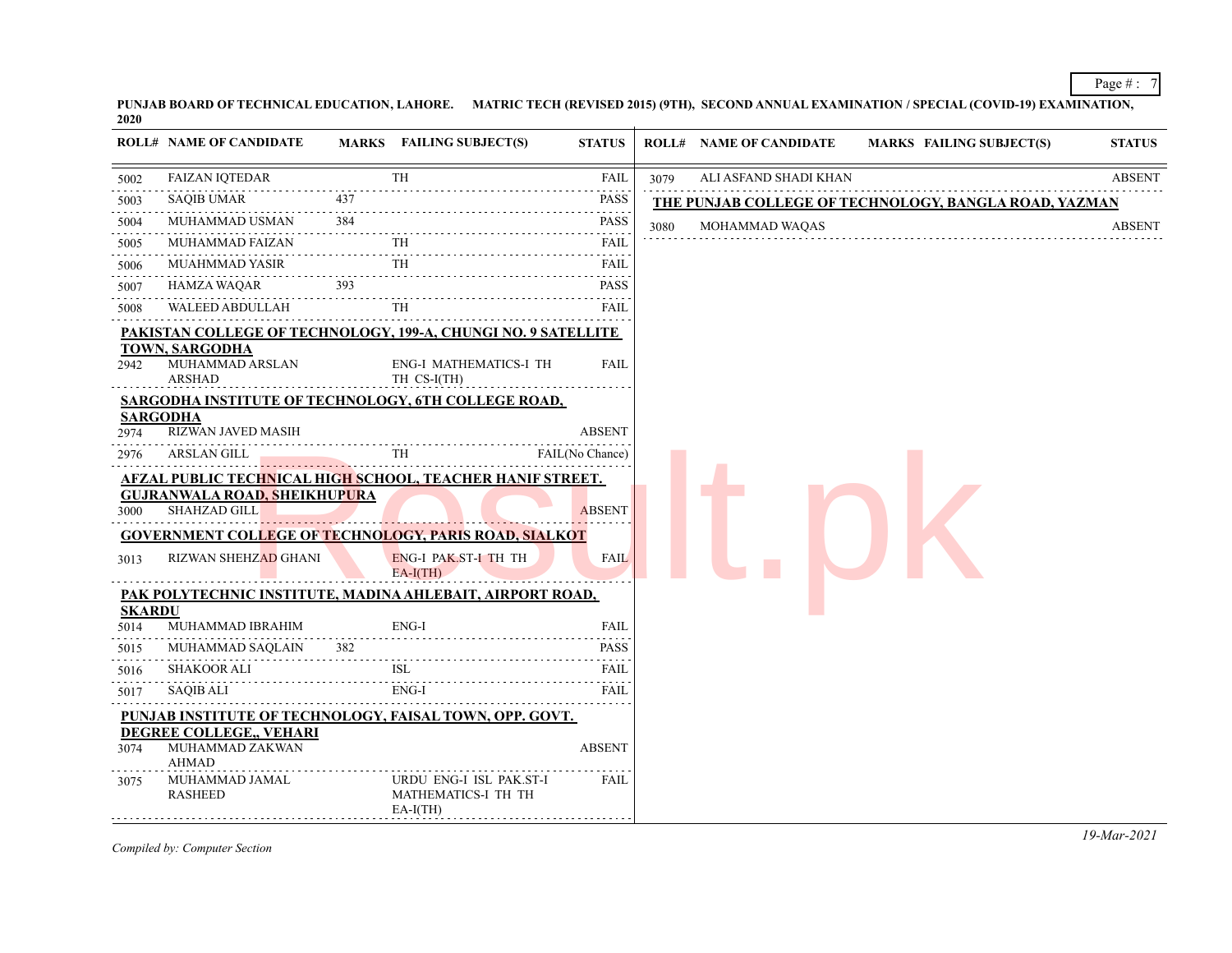**PUNJAB BOARD OF TECHNICAL EDUCATION, LAHORE. MATRIC TECH (REVISED COURSE 2009) (PART-I), SECOND ANNUAL EXAMINATION / SPECIAL (COVID-19) EXAMINATION, 2020**

|      | ROLL# NAME OF CANDIDATE | MARKS FAILING SUBJECT(S)                                           | ${\bf STATUS}$  | <b>ROLL# NAME OF CANDIDATE</b> | <b>MARKS FAILING SUBJECT(S)</b> | $\boldsymbol{\text{STATUS}}$ |
|------|-------------------------|--------------------------------------------------------------------|-----------------|--------------------------------|---------------------------------|------------------------------|
|      |                         | <b>GHOUS TECHNICAL INSTITUTE, GOVT. MIDDLE SCHOOL #2, ARIFWALA</b> |                 |                                |                                 |                              |
| 1001 | SYED SARMAD NAZAM       | MATH-I                                                             | FAIL(No Chance) |                                |                                 |                              |
|      |                         |                                                                    |                 |                                |                                 |                              |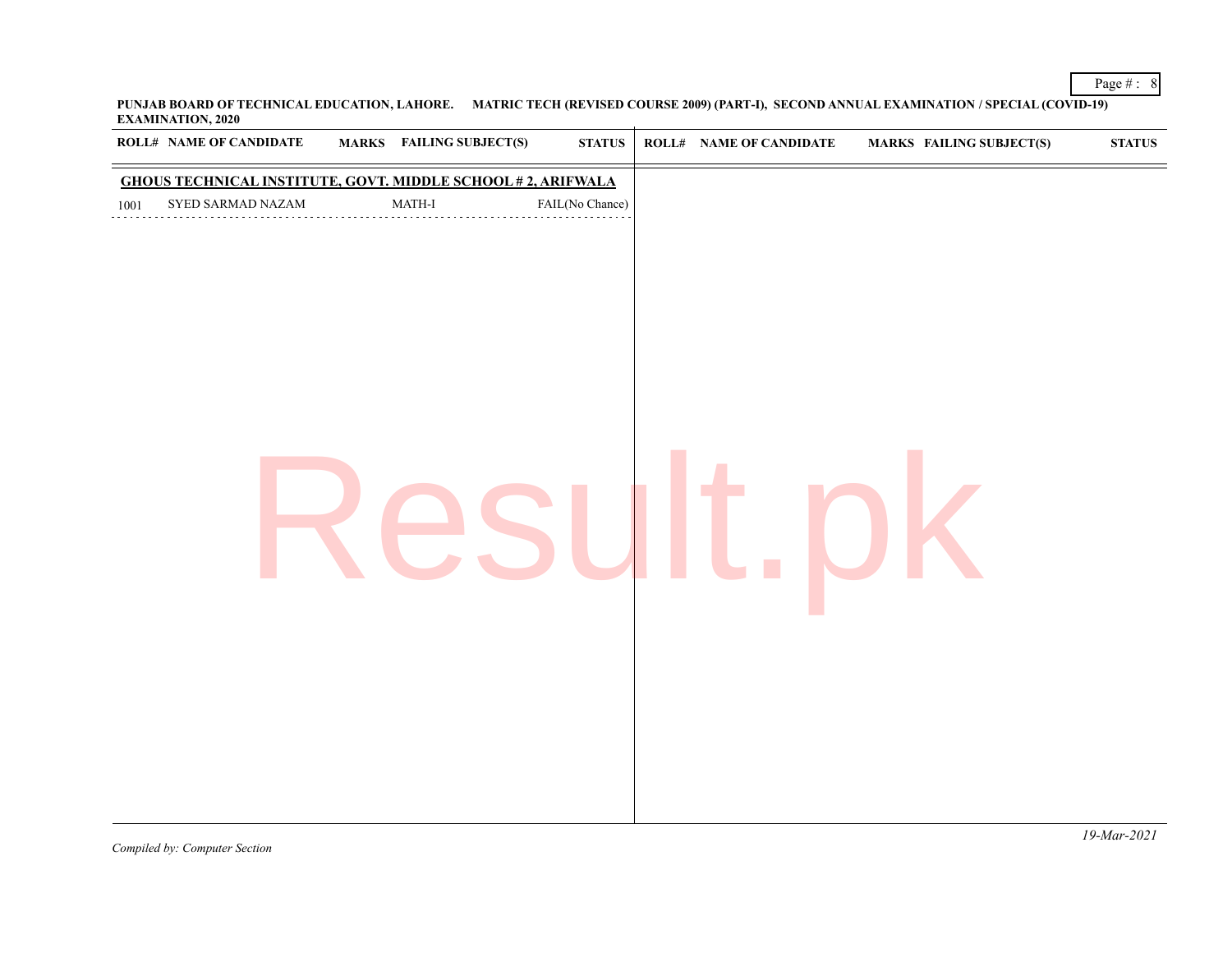**PUNJAB BOARD OF TECHNICAL EDUCATION, LAHORE. MATRIC TECH (REVISED 2012) (10TH), SECOND ANNUAL EXAMINATION / SPECIAL (COVID-19) EXAMINATION, 2020**

|      | <b>ROLL# NAME OF CANDIDATE</b>                            | MARKS FAILING SUBJECT(S)                                                                                                                                                                                  | <b>STATUS</b>   |      | <b>ROLL# NAME OF CANDIDATE</b>                             |                                                                                                       | <b>MARKS FAILING SUBJECT(S)</b>                          | <b>STATUS</b> |
|------|-----------------------------------------------------------|-----------------------------------------------------------------------------------------------------------------------------------------------------------------------------------------------------------|-----------------|------|------------------------------------------------------------|-------------------------------------------------------------------------------------------------------|----------------------------------------------------------|---------------|
| 3081 | SYAD ANMOL SHAH                                           | DR. ABDUL QADEER POLYTECHNIC INSTITUTE, ALLAHABAD MOHALLA<br>HAJI LUKHAY KHAN, WARD NO. 1 TEH. CHUNIAN, ALLAHABAD<br>$373 + 403 = 776$                                                                    | <b>PASS</b>     | 3091 | DEGREE COLLEGE,, VEHARI<br>MUHAMMAD AWAIS<br><b>ASHRAF</b> | PUNJAB INSTITUTE OF TECHNOLOGY, FAISAL TOWN, OPP. GOVT.<br>ISLAMIAT-II ENG-II URDU<br>PAK.ST-II(REV12 | FAIL                                                     |               |
| 3082 | <b>KHAN ROAD, BHAKKAR</b><br>MUHAMMAD TALHA               | <b>NEW NATIONAL POLYTECHNIC INSTITUTE (CAMPUS-1), MAIN DARYA</b><br>ENG-II CHEMISTRY-II FAIL(No Chance)<br>.                                                                                              |                 |      |                                                            |                                                                                                       | MATH-II(REV12)<br>CHEMISTRY-II PHYSICS-II<br>$EA-II(TH)$ |               |
| 3083 | SYED UBAID ULLAH<br><b>HUSSAIN</b>                        | MATH-II(REV12)                                                                                                                                                                                            | FAIL(No Chance) |      |                                                            |                                                                                                       |                                                          |               |
| 3084 | <b>DEPALPUR</b><br>MUHAMMAD WAQAS                         | DEPALPUR POLYTECHNIC INSTITUTE, OKARA ROAD DEPALPUR,                                                                                                                                                      | <b>ABSENT</b>   |      |                                                            |                                                                                                       |                                                          |               |
|      | <b>SALEEM</b>                                             | ALLAMA IQBAL POLYTECHNIC INSTITUTE, 108-109 MODEL TOWN,                                                                                                                                                   |                 |      |                                                            |                                                                                                       |                                                          |               |
| 3085 | <b>HAROONABAD</b><br>MUHAMMAD ZOHAIB<br>AKHTAR            | ENG-II PAK.ST-II(REV12<br>$CS-II(TH)$                                                                                                                                                                     | <b>FAIL</b>     |      |                                                            |                                                                                                       |                                                          |               |
| 3086 | <b>HASILPUR</b><br>MUHAMMAD ASIF                          | <b>HASILPUR COLLEGE OF TECHNOLOGY, 9/B REASOOLABAD COLONY,</b><br>ENG-II                                                                                                                                  | <b>FAIL</b>     |      |                                                            |                                                                                                       |                                                          |               |
| 3087 | MUSTAFABAD, (DHARAM PURA), LAHORE<br><b>SHAHRUKH KHAN</b> | <u> 1994 - Personal I</u><br>PAK CANADIAN POLYTECHNIC INSTITUTE, 180 ALLAMA IQBAL ROAD<br><b>ISLAMIAT-II ENG-II URDU</b><br>PAK.ST-II(REV12<br>$MATH-II(REV12)$<br>CHEMISTRY-II PHYSICS-II<br>$CS-II(TH)$ | <b>FAIL</b>     |      |                                                            |                                                                                                       |                                                          |               |
| 3088 | <b>MANDI BAHAUDDIN</b><br><b>USMAN IQBAL</b>              | PAKISTAN COLLEGE OF TECHNOLOGY, NEAR RAILWAY STATION,                                                                                                                                                     | <b>ABSENT</b>   |      |                                                            |                                                                                                       |                                                          |               |
|      |                                                           | <b>MUSLIM COLLEGE OF TECHNOLOGY, WIJHIANWALA, MIAN CHANNU</b>                                                                                                                                             |                 |      |                                                            |                                                                                                       |                                                          |               |
| 3089 | QAMAR U ZAMAN                                             | ENG-II PAK.ST-II(REV12<br>MATH-II(REV12)<br>CHEMISTRY-II CS-II(TH)                                                                                                                                        | <b>FAIL</b>     |      |                                                            |                                                                                                       |                                                          |               |
|      |                                                           | AL-HIRA COLLEGE OF TECHNOLOGY, NEAR MAIN BAZAR, QUAIDABAD                                                                                                                                                 |                 |      |                                                            |                                                                                                       |                                                          |               |
| 3090 | MUHAMMAD RIZWAN                                           | ENG-II MATH-II(REV12)<br><b>CHEMISTRY-II</b>                                                                                                                                                              | <b>FAIL</b>     |      |                                                            |                                                                                                       |                                                          |               |

*Compiled by: Computer Section*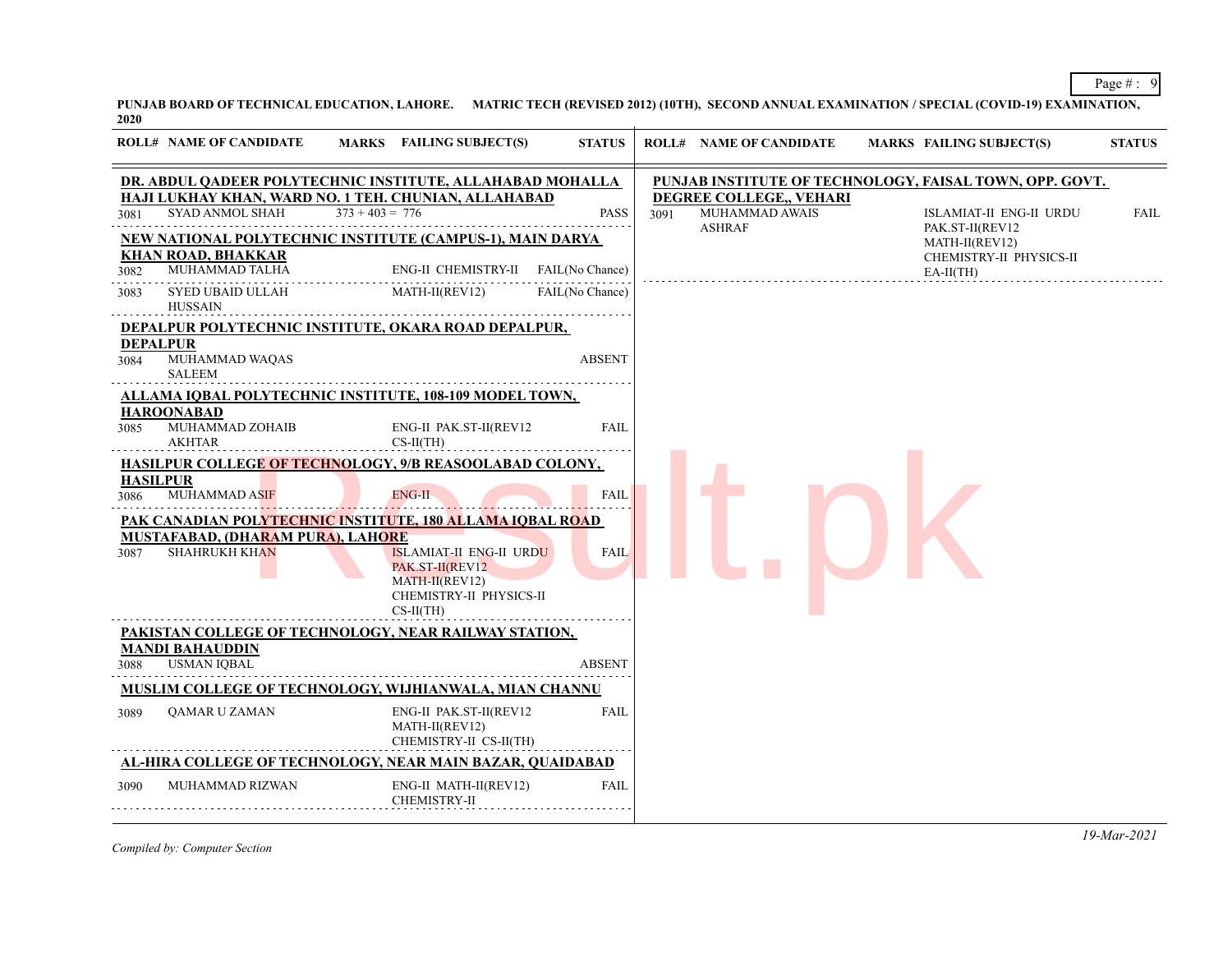**PUNJAB BOARD OF TECHNICAL EDUCATION, LAHORE. MATRIC TECH (REVISED 2015) (10TH), SECOND ANNUAL EXAMINATION / SPECIAL (COVID-19) EXAMINATION, 2020**

|      | <b>ROLL# NAME OF CANDIDATE</b>                                                             | <b>MARKS</b> FAILING SUBJECT(S)                                                                                                                                                                                    | <b>STATUS</b> |                            | <b>ROLL# NAME OF CANDIDATE</b>               | MARKS FAILING SUBJECT(S)                                                                                                                    | <b>STATUS</b>            |                                                                               |             |                                         |           |                  |
|------|--------------------------------------------------------------------------------------------|--------------------------------------------------------------------------------------------------------------------------------------------------------------------------------------------------------------------|---------------|----------------------------|----------------------------------------------|---------------------------------------------------------------------------------------------------------------------------------------------|--------------------------|-------------------------------------------------------------------------------|-------------|-----------------------------------------|-----------|------------------|
| 3103 | RANA NAEEM UR RAHIM<br><b>SHAHEEN</b>                                                      | DR. ABDUL QADEER POLYTECHNIC INSTITUTE, ALLAHABAD MOHALLA<br>HAJI LUKHAY KHAN, WARD NO. 1 TEH. CHUNIAN, ALLAHABAD<br><b>ISLAMIAT-II ENG-II</b><br>PHY-II(TH) CHEM-II(TH)<br>MATH-II(REV12)<br>PAK.ST-II(REV12 URDU | <b>FAIL</b>   | 5026                       | MUHAMMAD SAAD                                | <b>ISLAMIAT-II ENG-II</b><br>PHY-II(TH, PR) CHEM-II(TH,<br>PR) MATH-II(REV12)<br>TDRAWING-II(PR)<br>PAK.ST-II(REV12 URDU<br>$EA-II(TH, PR)$ | <b>FAIL</b>              |                                                                               |             |                                         |           |                  |
|      |                                                                                            | $EA-II(TH)$                                                                                                                                                                                                        |               |                            |                                              | <b>LAHORE COLLEGE OF TECHNOLOGY, HOUSE #100, MADINA TOWN</b>                                                                                |                          |                                                                               |             |                                         |           |                  |
|      |                                                                                            | <b>GHOUS TECHNICAL INSTITUTE, GOVT. MIDDLE SCHOOL #2, ARIFWALA</b>                                                                                                                                                 |               |                            | <b>CHISHTIAN ROAD, BAHAWALNAGAR</b>          |                                                                                                                                             |                          |                                                                               |             |                                         |           |                  |
|      | DILAWAR ALI                                                                                | ENG-II PHY-II(TH, PR)                                                                                                                                                                                              |               | 3140<br>.                  | <b>MALKA AFIA</b>                            |                                                                                                                                             | <b>ABSENT</b>            |                                                                               |             |                                         |           |                  |
| 3112 |                                                                                            | CHEM-II(TH, PR)                                                                                                                                                                                                    | FAIL          | 5076                       | MUHAMMAD SALMAN                              |                                                                                                                                             | RL Fee                   |                                                                               |             |                                         |           |                  |
|      |                                                                                            | MATH-II(REV12)                                                                                                                                                                                                     |               | .                          | MUHAMMAD SHAKEEL                             | 5077 MUHAMMAD SHAKEEL RL Fee                                                                                                                |                          |                                                                               |             |                                         |           |                  |
|      |                                                                                            | TDRAWING-II(PR)<br>PAK.ST-II(REV12 URDU                                                                                                                                                                            |               | 5078                       | MUHAMMAD ATIF NIAZ                           |                                                                                                                                             | RL Fee                   |                                                                               |             |                                         |           |                  |
|      |                                                                                            | EA-II(TH, PR)                                                                                                                                                                                                      |               | .<br>5079                  | <b>AMIR MURTAZA</b>                          |                                                                                                                                             | RL Fee                   |                                                                               |             |                                         |           |                  |
| 3113 | $ENG-II$ $PHY-II(PR)$<br>BABAR ALI<br>CHEM-II(TH, PR)<br>MATH-II(REV12)<br>TDRAWING-II(PR) |                                                                                                                                                                                                                    |               | $5027 -$                   | <b>GATE OPP. GPO, BAHAWALPUR</b><br>AOSA NAZ | <b>GOVERNMENT COLLEGE OF TECHNOLOGY FOR WOMEN, NEAR FAREED</b>                                                                              | <b>ABSENT</b>            |                                                                               |             |                                         |           |                  |
|      |                                                                                            | PAK.ST-II(REV12 URDU                                                                                                                                                                                               |               |                            |                                              |                                                                                                                                             |                          |                                                                               |             |                                         |           |                  |
|      |                                                                                            | EA-II(TH, PR)                                                                                                                                                                                                      |               |                            | <b>SHAHAB CENTRE, BASTI MALOOK</b>           | AZEEM COLLEGE OF TECHNOLOGY & MANGEMENT, NEAR UBL BANK                                                                                      |                          |                                                                               |             |                                         |           |                  |
| 3114 | <b>SAHIL YOUSAF</b>                                                                        | <b>ENG-II CHEM-II(TH)</b><br>$MATH-II(REV12)$                                                                                                                                                                      | FAIL          |                            | 3233                                         | <b>MUHAMMAD REHMAN</b>                                                                                                                      |                          | <b>FULL FAIL</b>                                                              |             |                                         |           |                  |
|      |                                                                                            | PAK.ST-II(REV12 EA-II(TH)                                                                                                                                                                                          |               | 3252<br><b>Designation</b> | <b>MUHAMMAD IBRAR</b>                        | MUHAMMAD IBRAR ABSENT                                                                                                                       | <b>ABSENT</b>            |                                                                               |             |                                         |           |                  |
| 3115 | ZAHOOR AHMED                                                                               | <b>ENG-II MATH-II(REV12)</b>                                                                                                                                                                                       | <b>FAIL</b>   | 3260<br>.                  | <b>IJAZ UL HAO</b>                           | $\frac{10\text{A}}{200\text{A}}$                                                                                                            | <b>ABSENT</b>            |                                                                               |             |                                         |           |                  |
| 3116 | <b>MUHAMMAD UBAID</b>                                                                      | PAK.ST-II(REV12 EA-II(TH)<br>$ENG-II$ $PHY-II(PR)$                                                                                                                                                                 | <b>FAIL</b>   |                            |                                              |                                                                                                                                             |                          |                                                                               | 5028        | <b>ARSLAN GHAFFAR</b><br>ARSLAN GHAFFAR | FULL FAIL | <b>FULL FAIL</b> |
|      |                                                                                            | CHEM-II(TH, PR)<br>MATH-II(REV12)<br>TDRAWING-II(PR)                                                                                                                                                               |               |                            |                                              | 5029                                                                                                                                        | <b>RANA DANISH SAEED</b> | ISLAMIAT-II ENG-II<br>CHEM-II(TH) MATH-II(REV12)<br>PAK.ST-II(REV12 EA-II(TH) | <b>FAIL</b> |                                         |           |                  |
| 5025 | <b>ZULQARNAIN HAIDER</b>                                                                   | PAK.ST-II(REV12 URDU<br>EA-II(TH, PR)<br>ENG-II PHY-II(TH, PR)                                                                                                                                                     | FAIL          | 5030                       | MUHAMMAD JUNAID                              | <b>ISLAMIAT-II ENG-II</b><br>CHEM-II(TH) MATH-II(REV12)<br>PAK.ST-II(REV12 URDU                                                             | <b>FAIL</b>              |                                                                               |             |                                         |           |                  |
|      |                                                                                            | CHEM-II(TH, PR)                                                                                                                                                                                                    |               | .                          |                                              | $EA-II(TH)$                                                                                                                                 |                          |                                                                               |             |                                         |           |                  |
|      |                                                                                            | MATH-II(REV12)<br>TDRAWING-II(PR)                                                                                                                                                                                  |               | 5031<br>.                  | MUHAMMAD ALYAS AZHAR                         | MATH-II(REV12) URDU<br>$EA-II(TH)$                                                                                                          | FAIL.                    |                                                                               |             |                                         |           |                  |
|      |                                                                                            | PAK.ST-II(REV12 URDU<br>EA-II(TH, PR)                                                                                                                                                                              |               | 5032                       | MUHAMMAD TAHIR<br><b>SALEEM</b>              | <b>ISLAMIAT-II ENG-II</b><br>CHEM-II(TH) MATH-II(REV12)<br>PAK.ST-II(REV12 URDU<br>$EA-II(TH)$                                              | FAIL.                    |                                                                               |             |                                         |           |                  |
|      |                                                                                            |                                                                                                                                                                                                                    |               | 5033                       | <b>MUHAMMAD FRAZ</b>                         | ENG-II MATH-II(REV12)<br>PAK.ST-II(REV12 EA-II(TH)                                                                                          | <b>FAIL</b><br>.         |                                                                               |             |                                         |           |                  |

*Compiled by: Computer Section*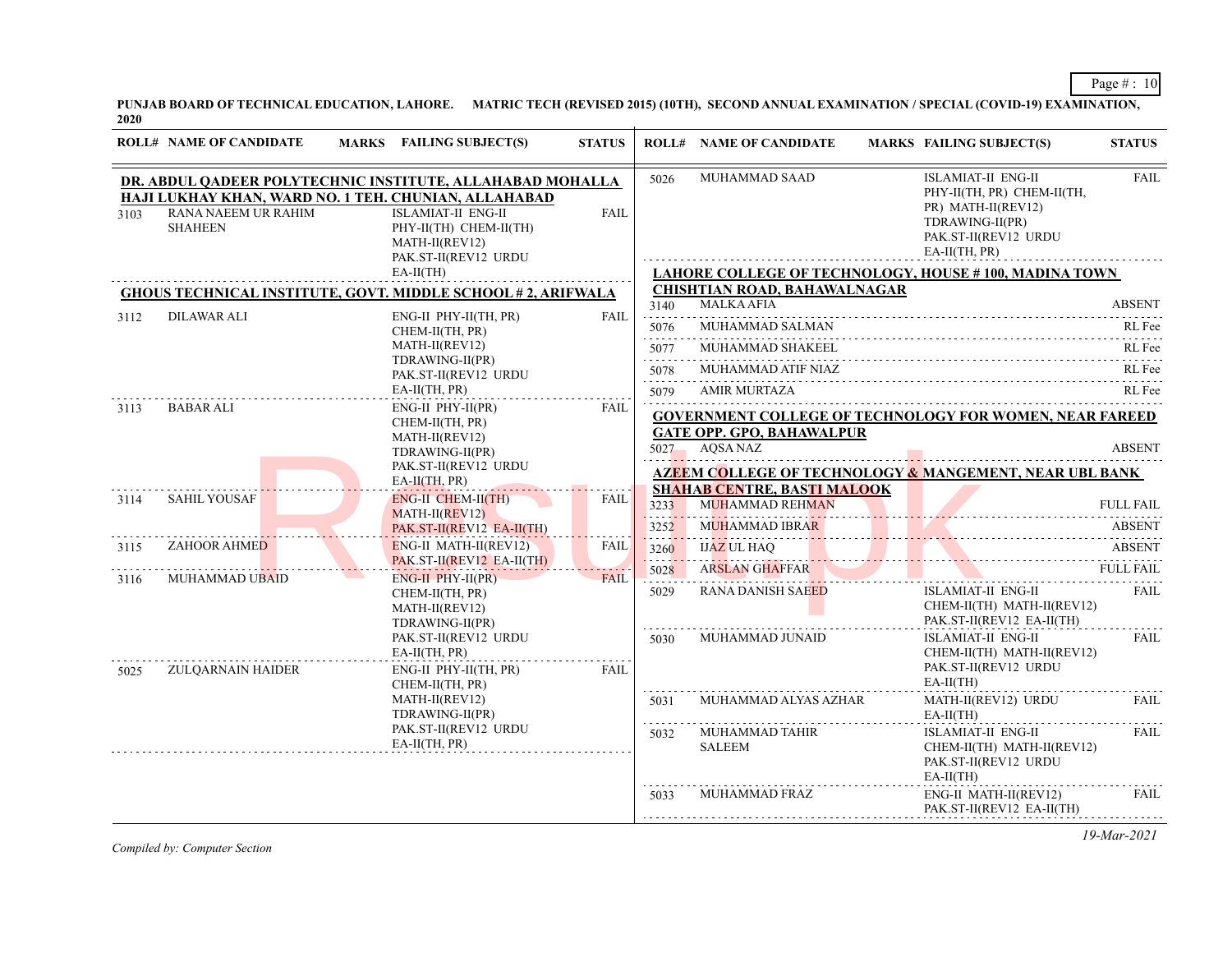**PUNJAB BOARD OF TECHNICAL EDUCATION, LAHORE. MATRIC TECH (REVISED 2015) (10TH), SECOND ANNUAL EXAMINATION / SPECIAL (COVID-19) EXAMINATION, 2020**

|              | <b>ROLL# NAME OF CANDIDATE</b>                   | MARKS FAILING SUBJECT(S)                                                                                                                                 | <b>STATUS</b>                   |                     | <b>ROLL# NAME OF CANDIDATE</b>                       |                     | <b>MARKS FAILING SUBJECT(S)</b>                                                                                                             | <b>STATUS</b>                                                                                                                                                                           |
|--------------|--------------------------------------------------|----------------------------------------------------------------------------------------------------------------------------------------------------------|---------------------------------|---------------------|------------------------------------------------------|---------------------|---------------------------------------------------------------------------------------------------------------------------------------------|-----------------------------------------------------------------------------------------------------------------------------------------------------------------------------------------|
| 5034         | <b>SAEED UR REHMAN</b>                           | ISLAMIAT-II ENG-II PHY-II(PR<br>SE) CHEM-II(TH, PR, SE)<br>MATH-II(REV12)                                                                                | <b>FAIL</b>                     | 3299                | <b>WASEEM ABBAS</b>                                  |                     | ISLAMIAT-II ENG-II<br>CHEM-II(TH) MATH-II(REV12)<br>PAK.ST-II(REV12 CS-II(TH)                                                               | <b>FAIL</b><br><b>ABSENT</b><br>FAIL<br><b>PASS</b><br><b>FAIL</b><br>FAIL<br>FAIL<br><b>FAIL</b><br>RL <sub>9TH</sub><br><b>FAIL</b><br><b>FAIL</b><br>.<br><b>FAIL</b><br><b>FAIL</b> |
|              |                                                  | TDRAWING-II(PR, SE)                                                                                                                                      |                                 | 3302                | <b>MUSTEHSAN IJAZ</b>                                |                     |                                                                                                                                             |                                                                                                                                                                                         |
|              |                                                  | PAK.ST-II(REV12 URDU<br>EA-II(TH, PR, SE)                                                                                                                |                                 | 2.2.2.2.2.2<br>3303 | MUHAMMAD HASSAN                                      |                     | ENG-II CHEM-II(TH)<br>MATH-II(REV12) CS-II(TH)                                                                                              |                                                                                                                                                                                         |
| 5035         | <b>FARHAN ALI</b>                                | ENG-II MATH-II(REV12)<br>$EA-II(TH)$                                                                                                                     | <b>FAIL</b>                     | .<br>3304           | KAMRAN KAMAL                                         | $373 + 443 = 816$   |                                                                                                                                             |                                                                                                                                                                                         |
| 5036         | MUHAMMAD NAVEED                                  | ISLAMIAT-II ENG-II<br>CHEM-II(TH) MATH-II(REV12)<br>$EA-II(TH)$                                                                                          | <b>FAIL</b>                     | 3311                | <b>BUREWALA</b><br><b>RIZWAN QASIM</b>               |                     | ALLAMA IOBAL COLLEGE. NEAR MODEL TOWN CHICHAWATNI ROAD.<br><b>ISLAMIAT-II ENG-II</b>                                                        |                                                                                                                                                                                         |
| 5037<br>5038 | MUHAMMAD JAMSHED<br><b>HAKEEM</b><br>NASIR AFZAL | <b>ISLAMIAT-II ENG-II</b><br>CHEM-II(TH) MATH-II(REV12)<br>PAK.ST-II(REV12 EA-II(TH)                                                                     | <b>FAIL</b><br><b>FULL FAIL</b> |                     |                                                      |                     | PHY-II(TH, PR) CHEM-II(TH,<br>PR) MATH-II(REV12)<br>TDRAWING-II(PR)<br>PAK.ST-II(REV12 URDU                                                 |                                                                                                                                                                                         |
| 5039         | <b>TANVEER IQBAL</b>                             | <b>ISLAMIAT-II ENG-II</b><br>CHEM-II(TH) MATH-II(REV12)<br>PAK.ST-II(REV12 URDU                                                                          | <b>FAIL</b>                     | 3317                | MUHAMMAD AMEER<br><b>HAMZA</b>                       |                     | $EA-II(TH, PR)$<br>$EA-II(TH)$                                                                                                              |                                                                                                                                                                                         |
| 5040         | <b>NADIR ALI</b>                                 | $EA-II(TH)$<br><b>ISLAMIAT-II ENG-II</b><br>$MATH-II(REV12)$<br>$PAKST-II(REV12 EA-II(TH))$<br>NEW NATIONAL POLYTECHNIC INSTITUTE (CAMPUS-1), MAIN DARYA | <b>FAIL</b>                     | 3318                | MUHAMMAD MUDASSAR                                    |                     | <b>ISLAMIAT-II ENG-II</b><br>PHY-II(TH, PR) CHEM-II(TH,<br>PR) MATH-II(REV12)<br>TDRAWING-II(PR)<br>PAK.ST-II(REV12 URDU<br>$EA-II(TH, PR)$ |                                                                                                                                                                                         |
|              | <b>KHAN ROAD, BHAKKAR</b>                        |                                                                                                                                                          |                                 |                     |                                                      |                     |                                                                                                                                             |                                                                                                                                                                                         |
| 3290         | <b>SHAH ZAIB KHAN</b>                            | $381 + 531 = 912$                                                                                                                                        | <b>PASS</b>                     |                     | <b>SHAHDAB ROAD, BUREWALA</b>                        |                     | JINNAH COLLEGE OF ENGINEERING & TECHNOLOGY, NEAR G.C.C, 505                                                                                 |                                                                                                                                                                                         |
| 3291         | MUHAMMAD ADNAN                                   | ENG-II MATH-II(REV12)<br>$EA-II(TH)$                                                                                                                     | <b>FAIL</b>                     | 3319                | MUHAMMAD SALEEM                                      |                     | ISLAMIAT-II ENG-II URDU                                                                                                                     |                                                                                                                                                                                         |
| 3292         | <b>ASMAT ABBAS</b>                               | ENG-II CHEM-II(TH)                                                                                                                                       | <b>FAIL</b>                     | 3320                | <b>BILAL ASIF</b>                                    | Fail In $9Th + 412$ |                                                                                                                                             |                                                                                                                                                                                         |
|              |                                                  | MATH-II(REV12) EA-II(TH)                                                                                                                                 |                                 |                     |                                                      |                     | JINNAH POLYTECHNIC INSTITUTE, ZUBAIR COLONY JARANWALA                                                                                       |                                                                                                                                                                                         |
| 3293         | SAHIB JAN                                        | ENG-II PHY-II(TH, PR)<br>CHEM-II(TH, PR)<br>MATH-II(REV12)                                                                                               | FAII.                           | 3360                | <b>ROAD, FAISALABAD</b><br>MUHAMMAD ANEES            |                     | ENG-II CHEM-II(TH)<br>MATH-II(REV12)                                                                                                        |                                                                                                                                                                                         |
|              |                                                  | TDRAWING-II(PR)<br>PAK.ST-II(REV12 URDU                                                                                                                  |                                 | 3361<br>.           | <b>AHMAD UR REHMAN</b>                               |                     | MATH-II(REV12)                                                                                                                              |                                                                                                                                                                                         |
|              |                                                  | $EA-II(TH, PR)$                                                                                                                                          |                                 | 3365                | MANZAR HUSSAIN SHAH                                  |                     | <b>ISLAMIAT-II ENG-II</b><br>CHEM-II(TH) PAK.ST-II(REV12                                                                                    |                                                                                                                                                                                         |
| 3296         | NAJEEB ULLAH                                     |                                                                                                                                                          | <b>ABSENT</b>                   |                     |                                                      |                     | SAIFIA POLYTECHNIC INSTITUTE, PAKKI MOR, KALA BAGH ROAD,                                                                                    |                                                                                                                                                                                         |
| 3297         | MUHAMMAD HAMZA<br><b>AHMAD</b>                   | ENG-II CHEM-II(TH)<br>MATH-II(REV12) CS-II(TH)                                                                                                           | <b>FAIL</b>                     | 5041                | <b>GULLEN KHEL</b><br>MUHAMMAD IBRAR<br>HUSSAIN KHAN |                     | ENG-II MATH-II(REV12)<br>PAK.ST-II(REV12 CS-II(TH)                                                                                          |                                                                                                                                                                                         |

*Compiled by: Computer Section*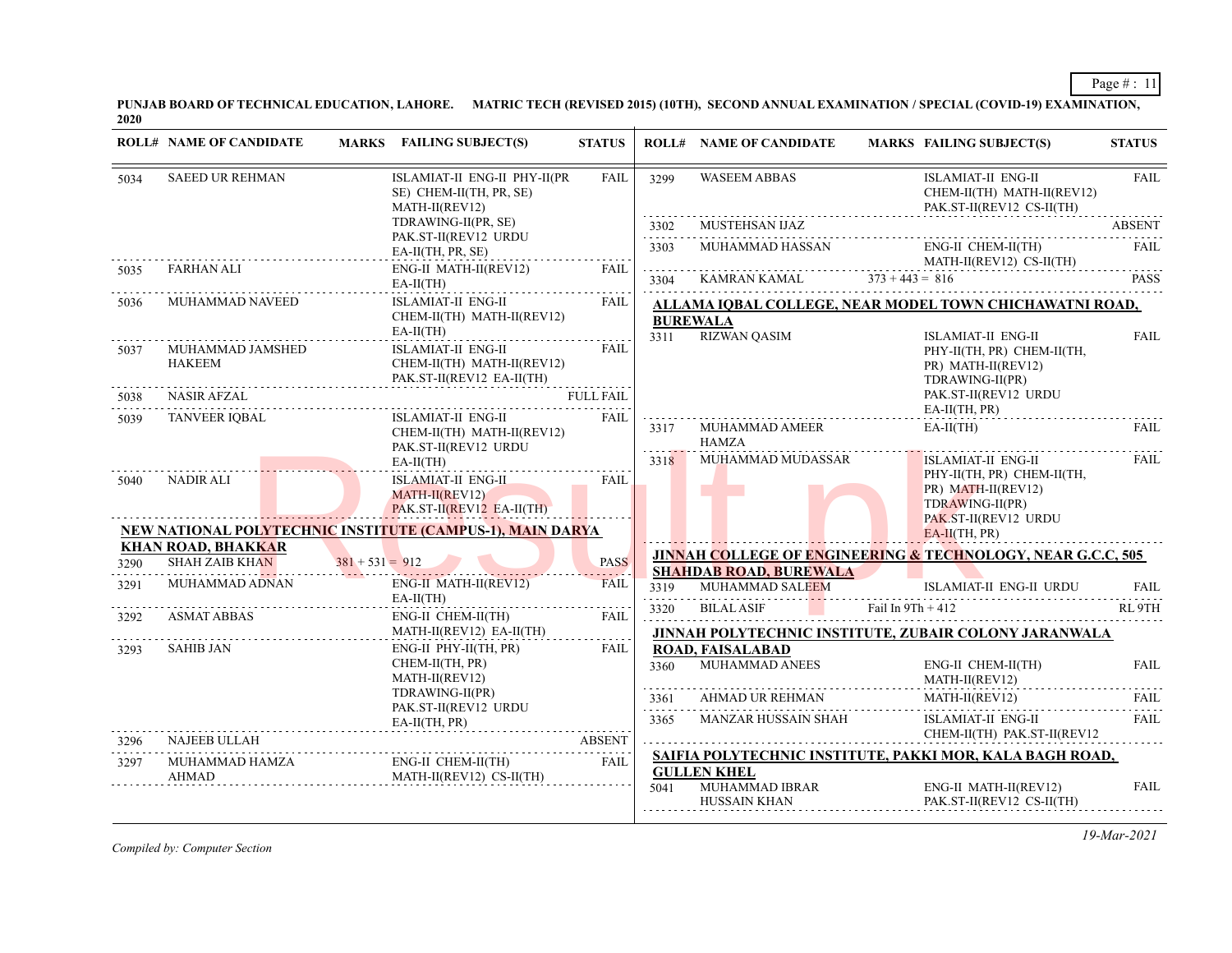**PUNJAB BOARD OF TECHNICAL EDUCATION, LAHORE. MATRIC TECH (REVISED 2015) (10TH), SECOND ANNUAL EXAMINATION / SPECIAL (COVID-19) EXAMINATION, 2020**

|      | <b>ROLL# NAME OF CANDIDATE</b> | <b>MARKS</b> FAILING SUBJECT(S)                                                                       | <b>STATUS</b> |           | <b>ROLL# NAME OF CANDIDATE</b>      | <b>MARKS FAILING SUBJECT(S)</b>                                                                                                                                                                      | <b>STATUS</b>    |
|------|--------------------------------|-------------------------------------------------------------------------------------------------------|---------------|-----------|-------------------------------------|------------------------------------------------------------------------------------------------------------------------------------------------------------------------------------------------------|------------------|
|      |                                | ALI COLLEGE OF TECHNOLOGY, BYPASS ROAD NEAR ZARI BANK,                                                |               | 3919      | <b>TALHA UMAIR</b>                  |                                                                                                                                                                                                      | <b>ABSENT</b>    |
|      | <b>HAROONABAD</b>              |                                                                                                       |               | .<br>3923 | <b>ARSLAN ASAD</b>                  |                                                                                                                                                                                                      | <b>ABSENT</b>    |
| 3847 | <b>NADEEM HUSSAIN</b>          | <b>ISLAMIAT-II ENG-II</b><br>MATH-II(REV12)                                                           | <b>FAIL</b>   | 3926      | <b>ADEEL HUSSAIN</b>                |                                                                                                                                                                                                      | <b>ABSENT</b>    |
|      |                                | PAK.ST-II(REV12 CS-II(TH)                                                                             |               | .<br>3927 | <b>AJAZ HUSSAIN</b>                 | ISLAMIAT-II ENG-II                                                                                                                                                                                   | <b>FAIL</b>      |
| 3848 | SALMAN ASLAM                   | <b>ISLAMIAT-II ENG-II</b><br>PHY-II(TH) CHEM-II(TH)<br>MATH-II(REV12)<br>PAK.ST-II(REV12 URDU         | <b>FAIL</b>   |           |                                     | PHY-II(TH) CHEM-II(TH)<br>MATH-II(REV12)<br>PAK.ST-II(REV12 URDU<br>$CS-II(TH)$                                                                                                                      |                  |
|      |                                | $CS-II(TH)$                                                                                           |               | 3928      |                                     |                                                                                                                                                                                                      | <b>ABSENT</b>    |
| 3849 | HAMZA TAHIR                    | ISLAMIAT-II ENG-II<br>PHY-II(TH) CHEM-II(TH)<br>MATH-II(REV12)<br>PAK.ST-II(REV12 URDU<br>$AM-II(TH)$ | <b>FAIL</b>   | 4934      | <b>BILAL HAYDER</b>                 | ISLAMIAT-II ENG-II<br>PHY-II(TH) CHEM-II(TH)<br>MATH-II(REV12)<br>PAK.ST-II(REV12 URDU<br>$CS-II(TH)$                                                                                                | FAIL             |
| 3879 | MUHAMMAD HASSAN                | <b>ISLAMIAT-II ENG-II</b><br>PHY-II(TH) CHEM-II(TH)                                                   | <b>FAIL</b>   |           |                                     | THE QUAID-E-AZAM COLLEGE OF TECHNOLOGY, QUAID-E-AZAM                                                                                                                                                 |                  |
|      |                                | MATH-II(REV12)                                                                                        |               |           | PLAZA, RASOOLABAD COLOY, HASILPUR   |                                                                                                                                                                                                      |                  |
|      |                                | PAK.ST-II(REV12 URDU                                                                                  |               | 3992      | <b>FAIZAN AHMAD</b>                 | the contract of the contract of the contract of the contract of the contract of the contract of the contract of                                                                                      | <b>ABSENT</b>    |
|      |                                | $CS-II(TH)$                                                                                           |               |           |                                     | SAIFIA POLYTECHNIC INSTITUTE, MOHALLA MUHAMMDIA GOJRA                                                                                                                                                |                  |
| 3881 | ALI HUSNAIN                    | <b>ENG-II MATH-II(REV12)</b><br>$CS-II(TH)$                                                           | FAIL          |           | <b>ROAD, JHANG</b>                  |                                                                                                                                                                                                      |                  |
| 3882 | SAJJAD AHMAD                   | <b>ISLAMIAT-II ENG-II</b>                                                                             | <b>FAIL</b>   | 4052      | ATIF SHAKEEL                        | $ENG-II$ MATH-II(REV12)<br>$CS-II(TH)$<br>.                                                                                                                                                          | <b>FAIL</b>      |
|      |                                | PHY-II(TH) CS-II(TH)                                                                                  |               | 4053      | <b>MUDASSAR ABBAS</b>               | ENG-II CHEM-II(TH)                                                                                                                                                                                   | <b>FAIL</b>      |
| 3884 |                                | MUHAMMAD MUMTAZ ABSENT                                                                                |               |           | MATH-<br>AHMAD HASSAN 447+474 = 921 | $MATH-II(REV12)$                                                                                                                                                                                     |                  |
| 3900 | <b>AHMED HUSSAIN</b>           |                                                                                                       | <b>ABSENT</b> | 5042<br>. |                                     |                                                                                                                                                                                                      | <b>PASS</b>      |
| 3902 | MUHAMMAD ZAHID                 |                                                                                                       | <b>ABSENT</b> | 5043      | <b>FARYAD MANZOOR</b>               | ENG-II MATH-II(REV12)                                                                                                                                                                                | <b>FAIL</b>      |
| 3905 | MUHAMMAD USAMA                 | $ENG-II$ MATH-II(REV12)<br>$CS-II(TH)$                                                                | FAIL          | .         |                                     | PAK.ST-II(REV12 CS-II(TH)                                                                                                                                                                            | <b>FAIL</b>      |
| 3912 |                                |                                                                                                       | <b>ABSENT</b> |           |                                     | $\begin{tabular}{c c c c} \hline 5044 & MUHAMMAD NAUMAN & ENG-II MATH-II(REV12) \\ \hline \multicolumn{2}{c}{PAKST-II(REV12 CS-II(TH) \\ 5045 & HASANFIAZ & 481 + 498 = 979 \\ \hline \end{tabular}$ |                  |
| 3915 | MUHAMMAD ZEESHAN               | TAYYAB MAQSOOD ABSENT<br>ENG-II                                                                       | <b>FAIL</b>   |           |                                     |                                                                                                                                                                                                      | <b>PASS</b><br>. |
|      | <b>MANZOOR</b>                 |                                                                                                       |               | 5046      | <b>SAQLAIN ASIF</b>                 | MATH-II(REV12)                                                                                                                                                                                       | <b>FAIL</b>      |
| 3916 | <b>ABDUL MUEEZ</b>             | ISLAMIAT-II PHY-II(TH)                                                                                | FAIL          |           |                                     | PAK.ST-II(REV12 CS-II(TH)                                                                                                                                                                            |                  |
|      |                                | CHEM-II(TH) MATH-II(REV12)<br>URDU CS-II(TH)                                                          |               |           | MIANWALI ROAD,, JOHARABAD (KHUSHAB) | PAKISTAN COLLEGE OF TECHNOLOGY, INFRONT OF D.C OFFICE,                                                                                                                                               |                  |
| 3917 | SHAHBAZ ALI                    | ISLAMIAT-II ENG-II                                                                                    | <b>FAIL</b>   | 5047      | HASHAM NAWAZ KHAN                   | ENG-II MATH-II(REV12)                                                                                                                                                                                | <b>FAIL</b>      |
|      |                                | PHY-II(TH) CHEM-II(TH)<br>MATH-II(REV12)                                                              |               |           |                                     | $CS-II(TH)$                                                                                                                                                                                          |                  |
|      |                                | PAK.ST-II(REV12 URDU                                                                                  |               |           | KAMAR MUSHANI, KAMAR MUSHANI        | <b>IBN-E-SEENA COLLEGE OF TECHNOLOGY, BANNU MIANWALI ROAD,</b>                                                                                                                                       |                  |
|      |                                | $CS-II(TH)$                                                                                           |               |           |                                     |                                                                                                                                                                                                      |                  |

*Compiled by: Computer Section*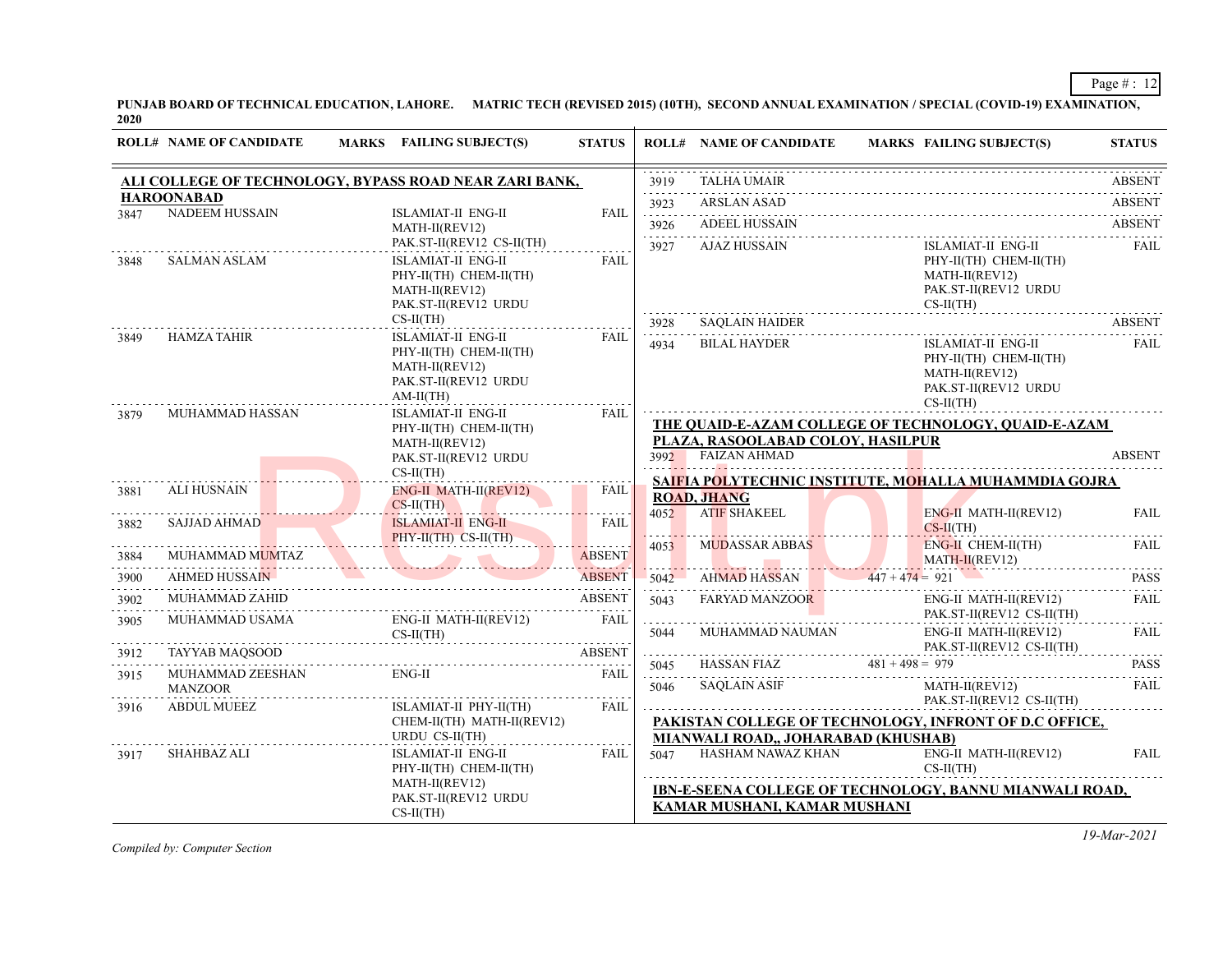**PUNJAB BOARD OF TECHNICAL EDUCATION, LAHORE. MATRIC TECH (REVISED 2015) (10TH), SECOND ANNUAL EXAMINATION / SPECIAL (COVID-19) EXAMINATION, 2020**

|              | <b>ROLL# NAME OF CANDIDATE</b>     | MARKS FAILING SUBJECT(S)                                                        | <b>STATUS</b>              |                        | <b>ROLL# NAME OF CANDIDATE</b>                                           | <b>MARKS FAILING SUBJECT(S)</b>                                                               | <b>STATUS</b>                          |
|--------------|------------------------------------|---------------------------------------------------------------------------------|----------------------------|------------------------|--------------------------------------------------------------------------|-----------------------------------------------------------------------------------------------|----------------------------------------|
| 4122         | <b>SIFT UL HASSAN</b>              | $ENG-II$                                                                        | <b>FAIL</b>                | 4133                   | <b>ADIL ZUBAIR</b>                                                       | <b>ISLAMIAT-II ENG-II</b>                                                                     | <b>FAIL</b>                            |
| 4123         | MUHAMMAD AQIB KHAN                 | $ENG-II$<br>.                                                                   | <b>FAIL</b><br>.           |                        |                                                                          | PHY-II(TH) CHEM-II(TH)<br>MATH-II(REV12)                                                      |                                        |
| 4124         | KAFYAT ULLAH KHAN                  | <b>ISLAMIAT-II ENG-II</b><br>PHY-II(TH) CHEM-II(TH)                             | <b>FAIL</b><br><b>FAIL</b> |                        |                                                                          | PAK.ST-II(REV12 URDU<br>$CS-II(TH)$                                                           |                                        |
|              |                                    | MATH-II(REV12)<br>PAK.ST-II(REV12 URDU<br>$CS-II(TH)$                           |                            | 4134                   | DILLAWAR ABBAS KHAN                                                      | ISLAMIAT-II ENG-II<br>PHY-II(TH) CHEM-II(TH)<br>MATH-II(REV12)                                | FAIL                                   |
| 4125         | <b>GHULAM MUJTABA</b>              | ISLAMIAT-II ENG-II<br>MATH-II(REV12) CS-II(TH)                                  |                            |                        |                                                                          | PAK.ST-II(REV12 URDU<br>$CS-II(TH)$                                                           |                                        |
| 4126         | MUHAMMAD RAEES KHAN                | <b>ISLAMIAT-II ENG-II</b><br>PHY-II(TH) CHEM-II(TH)                             | FAIL                       | 4135                   | MUHAMMAD MUZAMIL<br><b>HABIB KHAN</b>                                    | $ENG-II$                                                                                      | <b>FAIL</b>                            |
|              |                                    | MATH-II(REV12)<br>PAK.ST-II(REV12 URDU                                          |                            | .                      | 4136 MUHAMMAD ARIF KHAN                                                  | $ENG-II$ MATH-II(REV12)                                                                       | FAII.<br>$\alpha$ is a set of $\alpha$ |
| 4127         | MUHAMMAD SALEEM                    | $CS-II(TH)$<br><b>ISLAMIAT-II ENG-II</b>                                        | <b>FAIL</b>                | 4137                   | <b>SARDAR KHAN</b>                                                       | $ENG-II$ $PHY-II(TH)$<br>MATH-II(REV12)<br>PAK.ST-II(REV12 CS-II(TH)                          | FAIL                                   |
|              | <b>ULLAH KHAN</b>                  | PHY-II(TH) CHEM-II(TH)<br>MATH-II(REV12)<br>PAK.ST-II(REV12 URDU<br>$CS-II(TH)$ |                            | 4138                   | RIZWAN MEHMOOD KHAN                                                      | <b>ISLAMIAT-II ENG-II</b><br>PHY-II(TH) CHEM-II(TH)<br>MATH-II(REV12)<br>PAK.ST-II(REV12 URDU | FAIL                                   |
| 4128         | <b>IRFAN HAYDER KHAN</b>           | <b>ISLAMIAT-II ENG-II</b><br>PHY-II(TH) CHEM-II(TH)                             | <b>FAIL</b>                |                        |                                                                          | $CS-II(TH)$                                                                                   |                                        |
|              |                                    | $MATH-II(REV12)$<br>PAK.ST-II(REV12 URDU<br>$CS-II(TH)$                         |                            | 4142                   | <b>MUHAMMAD ASIF KHAN</b>                                                | <b>ISLAMIAT-II ENG-II</b><br>$CHEM-II(TH)$ MATH-II(REV12)<br>PAK.ST-II(REV12                  | FAIL                                   |
| 4129         | NEMAT ULLAH KHAN                   | <b>ISLAMIAT-II ENG-II</b><br>PHY-II(TH) CHEM-II(TH)                             | FAIL                       | 4143<br>. <b>. .</b> . | <b>ABU BAKKAR SIDDIQUE</b><br><b>KHAN</b><br><u> Alban Maria Alban A</u> | <b>ISLAMIAT-II ENG-II</b><br>CHEM-II(TH) MATH-II(REV12)                                       | <b>FAIL</b>                            |
|              |                                    | MATH-II(REV12)                                                                  | FAIL<br>.                  | 4153<br>.              | RIZWAN ULLAH KHAN                                                        |                                                                                               | ABSENT                                 |
|              |                                    | PAK.ST-II(REV12 URDU<br>$CS-II(TH)$                                             |                            | 4163<br>.              | <b>RASHID KHAN</b>                                                       | ENG-II CHEM-II(TH)<br>MATH-II(REV12)                                                          | FAIL                                   |
| 4130<br>4131 | <b>ASIF IQBAL</b><br>SALAMAT ULLAH | ENG-II CS-II(TH)<br><b>ISLAMIAT-II ENG-II</b>                                   |                            | <b>FAIL</b>            | 4168                                                                     | MUHAMMAD MUSHRAF<br><b>KHAN</b>                                                               | ENG-II CHEM-II(TH) CS-II(TH)           |
| 4132         | <b>DANISH ALI</b>                  | MATH-II(REV12) CS-II(TH)<br><b>ISLAMIAT-II ENG-II</b>                           | FAIL                       | .<br>4170              | ALAM KHAN                                                                | ENG-II CHEM-II(TH)<br>MATH-II(REV12)                                                          | FAIL                                   |
|              |                                    | PHY-II(TH) CHEM-II(TH)<br>MATH-II(REV12)<br>PAK.ST-II(REV12 URDU<br>$CS-II(TH)$ |                            | .<br>4178              | ZEESHAN KHAN                                                             |                                                                                               | <b>ABSENT</b>                          |
|              |                                    |                                                                                 |                            | .<br>4191<br>.         | MUHAMMAD IKRAM ULLAH<br><b>KHAN</b>                                      | ISLAMIAT-II ENG-II<br>CHEM-II(TH) MATH-II(REV12)                                              | FAIL                                   |
|              |                                    |                                                                                 |                            | 4192                   | SHAFA ULLAH KHAN $410 + 479 = 889$ PASS                                  |                                                                                               |                                        |
|              |                                    |                                                                                 |                            | 4193<br>.              | NAIMAT ULLAH KHAN ABSENT                                                 |                                                                                               |                                        |
|              |                                    |                                                                                 |                            |                        | 4205 HASNAT HAIDER ENG-II CHEM-II(TH) CS-II(TH) FAIL                     |                                                                                               |                                        |

*Compiled by: Computer Section*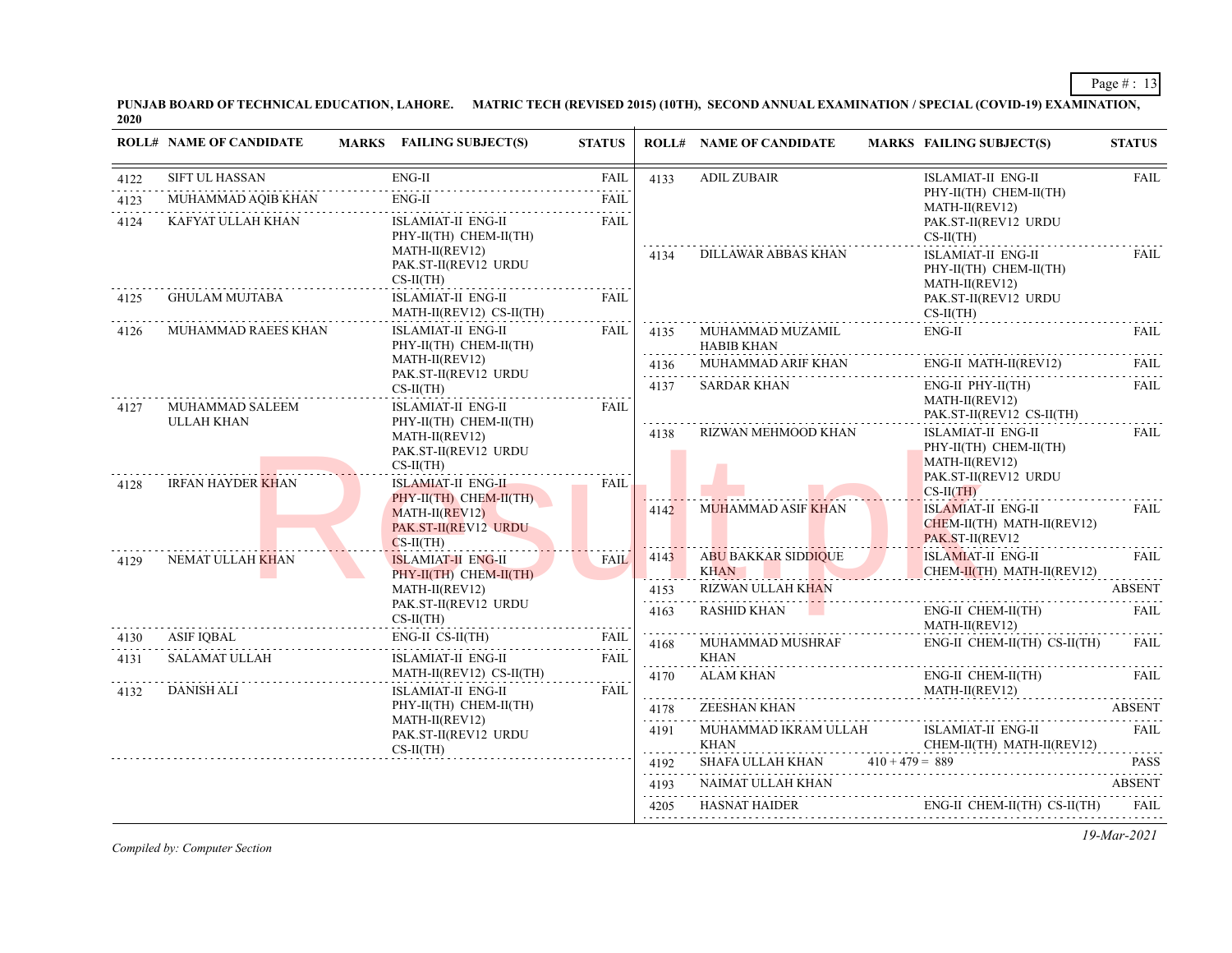**PUNJAB BOARD OF TECHNICAL EDUCATION, LAHORE. MATRIC TECH (REVISED 2015) (10TH), SECOND ANNUAL EXAMINATION / SPECIAL (COVID-19) EXAMINATION, 2020**

|              | <b>ROLL# NAME OF CANDIDATE</b>                          | <b>MARKS</b> FAILING SUBJECT(S)                                                                                                | <b>STATUS</b>                     |           | <b>ROLL# NAME OF CANDIDATE</b>         | <b>MARKS FAILING SUBJECT(S)</b>                                                               | <b>STATUS</b>                                              |  |  |
|--------------|---------------------------------------------------------|--------------------------------------------------------------------------------------------------------------------------------|-----------------------------------|-----------|----------------------------------------|-----------------------------------------------------------------------------------------------|------------------------------------------------------------|--|--|
| 4207         | MUHAMMAD JAVED IQBAL                                    |                                                                                                                                | <b>FAIL</b>                       | 4286      | <b>SIRAJ AHMAD</b>                     | ENG-II CHEM-II(TH)<br>MATH-II(REV12) CS-II(TH)                                                | <b>FAIL</b>                                                |  |  |
| 4208         | <b>SANA ULLAH</b>                                       |                                                                                                                                | <b>ABSENT</b>                     | 4288      | <b>SADDAM HUSSAIN</b>                  | <b>ISLAMIAT-II ENG-II</b>                                                                     | <b>FAIL</b>                                                |  |  |
| 4213         | MUHAMMAD ALI RAZA TAQI                                  |                                                                                                                                | <b>ABSENT</b>                     |           | <b>MURTAZA</b>                         | PHY-II(TH) CHEM-II(TH)                                                                        |                                                            |  |  |
| 4214         | <b>GULL SAEED</b>                                       | <b>ISLAMIAT-II ENG-II</b><br>PHY-II(TH) CHEM-II(TH)<br>MATH-II(REV12)                                                          | <b>FAIL</b>                       |           |                                        | MATH-II(REV12)<br>PAK.ST-II(REV12 URDU<br>$CS-II(TH)$                                         |                                                            |  |  |
|              |                                                         | PAK.ST-II(REV12 URDU                                                                                                           | .                                 | 4289      | MUHAMMAD ALI SHAHEER                   |                                                                                               | <b>ABSENT</b>                                              |  |  |
| 4218         | KHAN NAWAZ KHAN                                         | CHEM-II(TH)<br>CHEM-II(TH) FAIL                                                                                                | FAIL                              |           |                                        | PAK CANADIAN POLYTECHNIC INSTITUTE, 180 ALLAMA IQBAL ROAD                                     |                                                            |  |  |
| 5048         | <b>SHERAZ AZIZ</b>                                      | $ENG-II$                                                                                                                       | <b>FAIL</b>                       |           | MUSTAFABAD, (DHARAM PURA), LAHORE      |                                                                                               |                                                            |  |  |
| 5049<br>5050 | MUHAMMAD SOHAIL KHAN<br>MUHAMMAD TARIQ KHAN             | ISLAMIAT-II ENG-II<br>PHY-II(TH) CHEM-II(TH)<br>URDU<br>$PHY-II(TH)$                                                           | <b>FAIL</b><br>FAIL(No Chance)    | 4299      | MUHAMMAD UMAIR AZMAT                   | <b>ISLAMIAT-II ENG-II</b><br>PHY-II(TH) CHEM-II(TH)<br>MATH-II(REV12)<br>PAK.ST-II(REV12 URDU | <b>FAIL</b>                                                |  |  |
|              |                                                         | <b>ALI COLLEGE OF TECHNOLOGY, ASTATION ROAD, WARD # 5, NEAR</b>                                                                |                                   |           | ANSAR HUSSAIN                          | $CS-II(TH)$                                                                                   | <b>ABSENT</b>                                              |  |  |
|              | <b>FATEHPUR ROAD,, KAROR LAL ESAN</b>                   |                                                                                                                                |                                   | 4302<br>. |                                        |                                                                                               |                                                            |  |  |
| 4226         | ALAMDAR HUSSAIN NAQVI 368 + 465 = 833                   |                                                                                                                                | <b>PASS</b>                       | 4304      | MUHAMMAD BILAL                         | ISLAMIAT-II ENG-II<br>PHY-II(TH) CHEM-II(TH)<br>MATH-II(REV12) CS-II(TH)                      | FAIL                                                       |  |  |
| 4233         | <b>CHOWK SANGLAN WALA, KHANEWAL</b><br>MUHAMMAD ZEESHAN | <b>OUAID-E-AZAM INSTITUTE OF TECHNOLOGY, ISMAIL AND SAOIB PLAZA</b><br><b>ISLAMIAT-II ENG-II</b><br>PHY-II(PR) CHEM-II(TH, PR) | <b>FAIL</b>                       | 4305      | <b>MUHAMMAD UMER ZAMAN</b>             | ISLAMIAT-II CHEM-II(TH)<br>$MATH-II(REV12)$<br>PAK.ST-II(REV12                                | <b>FAIL</b>                                                |  |  |
|              |                                                         | $MATH-II(REV12)$                                                                                                               |                                   |           |                                        |                                                                                               | PAK PUNJAB COLLEGE OF TECHNOLOGY, OPP. TAJ BAGH PULL CANAL |  |  |
|              |                                                         | PAK.ST-II(REV12 URDU<br>$CS-H(TH, PR)$                                                                                         |                                   |           | <b>BANK ROAD, HARBANCEPURA, LAHORE</b> |                                                                                               |                                                            |  |  |
| 4234         | <b>JAVEED IOBAL</b>                                     | ENG-II MATH-II(REV12)                                                                                                          | . <b>.</b> .<br><b>FAIL</b>       | 4308      | <b>HUSSAIN BIN JAMEEL</b>              | ENG-II MATH-II(REV12)                                                                         | FAIL                                                       |  |  |
|              |                                                         | $CS-II(TH, PR)$                                                                                                                |                                   |           |                                        | GOVERNMENT COLLEGE OF TECHNOLOGY, COLLEGE ROAD, LAYYAH                                        |                                                            |  |  |
| 4235         | RANA MUHAMMAD SUFYAN                                    | $ENG-II$ $PHY-II(PR)$                                                                                                          | <b>FAIL</b>                       | 4310      | MUHAMMAD IMRAN                         |                                                                                               | <b>FULL FAIL</b>                                           |  |  |
|              | <b>KHALID</b>                                           | CHEM-II(TH) MATH-II(REV12)<br>PAK.ST-II(REV12 URDU                                                                             |                                   | 4311      | MUHAMMAD ABU HURAIRA                   | $EA-II(TH)$                                                                                   | <b>FAIL</b><br>$\alpha$ is a second set of $\alpha$        |  |  |
|              |                                                         | $CS-II(TH, PR)$                                                                                                                |                                   | .<br>4312 | MUHAMMAD FAHEEM                        | ISLAMIAT-II ENG-II                                                                            | <b>FAIL</b>                                                |  |  |
| 4239         | <b>SAIMAN</b>                                           |                                                                                                                                | <b>ABSENT</b>                     |           |                                        | MATH-II(REV12)<br>PAK.ST-II(REV12 EA-II(TH)                                                   |                                                            |  |  |
| 4240         | MUHAMMAD ALI SHAH                                       | <b>ISLAMIAT-II</b>                                                                                                             | <b>FAIL</b><br>and a state of the | 4313      | MUHAMMAD RIZWAN                        | ENG-II MATH-II(REV12)                                                                         | .<br>FAIL                                                  |  |  |
|              |                                                         | KHANPUR COLLEGE OF TECHNOLOGY, MANZOOR COLONY, OPP.<br>MADNI MASJID, NEAR WAPDA OFFICE, AIRPORT ROAD, KHANPUR                  |                                   |           |                                        | PAK.ST-II(REV12 EA-II(TH, PR,                                                                 |                                                            |  |  |
| 4257         | <b>MUSHARAF NASIR</b>                                   | ENG-II CHEM-II(TH)                                                                                                             | FAIL                              | 4314      | <b>TAHIR SULTAN</b>                    |                                                                                               | <b>FULL FAIL</b>                                           |  |  |
|              |                                                         | MATH-II(REV12) CS-II(TH)                                                                                                       |                                   | 4315      | ALLAH DITTA                            |                                                                                               | <b>FULL FAIL</b>                                           |  |  |
|              |                                                         | LAHORE POLYTECHNIC INSTITUTE, BAND ROAD NEAR CHOWK YATEEM                                                                      |                                   |           |                                        |                                                                                               |                                                            |  |  |
|              | <b>KHANA, LAHORE</b>                                    |                                                                                                                                |                                   |           |                                        |                                                                                               |                                                            |  |  |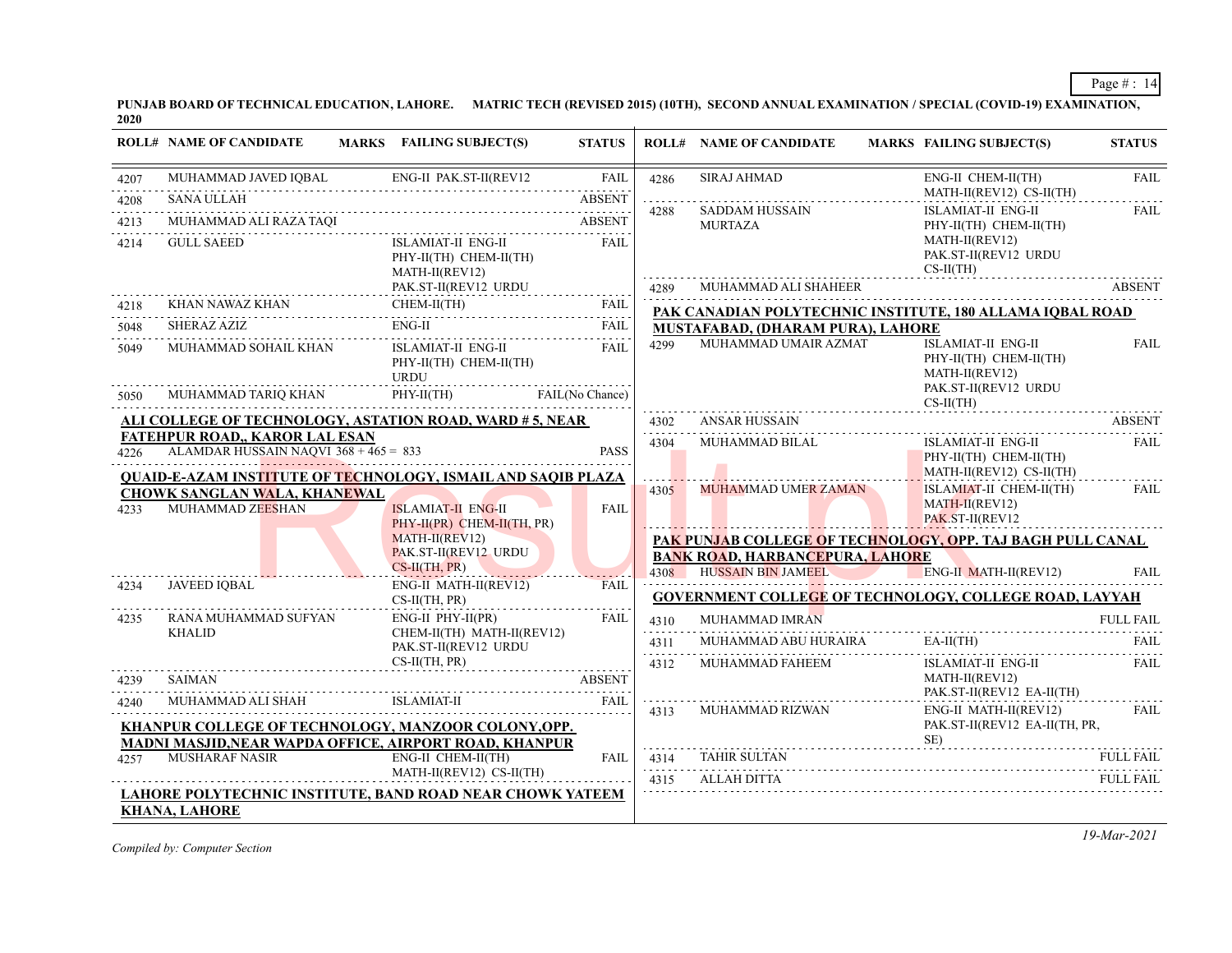**PUNJAB BOARD OF TECHNICAL EDUCATION, LAHORE. MATRIC TECH (REVISED 2015) (10TH), SECOND ANNUAL EXAMINATION / SPECIAL (COVID-19) EXAMINATION, 2020**

|      | <b>ROLL# NAME OF CANDIDATE</b>            | MARKS FAILING SUBJECT(S)                                                                                                                                                                                                       | <b>STATUS</b>                        |                         | <b>ROLL# NAME OF CANDIDATE</b>             |                   | <b>MARKS FAILING SUBJECT(S)</b>                                                | <b>STATUS</b>        |
|------|-------------------------------------------|--------------------------------------------------------------------------------------------------------------------------------------------------------------------------------------------------------------------------------|--------------------------------------|-------------------------|--------------------------------------------|-------------------|--------------------------------------------------------------------------------|----------------------|
| 4316 | MUHAMMAD SIBTAIN                          | ENG-II CHEM-II(TH)<br>MATH-II(REV12)<br>PAK.ST-II(REV12 URDU                                                                                                                                                                   | FAIL                                 | 4347                    | MUHAMMAD IMRAN                             |                   | ENG-II CHEM-II(TH)<br>MATH-II(REV12)<br>PAK.ST-II(REV12 CS-II(TH)              | <b>FAIL</b>          |
|      |                                           | $EA-II(TH)$                                                                                                                                                                                                                    |                                      | 4348                    | WAQAR HUSSAIN                              |                   |                                                                                | <b>ABSENT</b>        |
| 4317 | MUHAMMAD USMAN                            | ISLAMIAT-II ENG-II                                                                                                                                                                                                             | <b>FAIL</b>                          | .<br>4350               |                                            |                   | MUHAMMAD TARIQ IQBAL ENG-II MATH-II(REV12)                                     | FAIL                 |
| 4318 | <b>AHTISHAM HANEEF</b>                    | ISLAMIAT-II PHY-II(PR)<br>CHEM-II(PR, SE)                                                                                                                                                                                      | <b>FAIL</b>                          | .<br>4354               | <b>SHAZIA JABEEN</b>                       |                   |                                                                                | <b>ABSENT</b>        |
|      |                                           | MATH-II(REV12)                                                                                                                                                                                                                 |                                      | .<br>4355               | MUHAMMAD ZAFARYAB                          |                   | PAK.ST-II(REV12                                                                | FAII.                |
|      |                                           | TDRAWING-II(PR) EA-II(PR,<br>SE)                                                                                                                                                                                               |                                      |                         |                                            |                   | <b>JINNAH PUBLIC TECHNICAL SCHOOL, POST OFFICE DAUD KHEL, NEAR</b>             |                      |
| 5051 | <b>MUZAMMIL ABBAS</b>                     | UNITED COLLEGE OF TECHNOLOGY, HOUSING COLONY, LAYYAH<br>ENG-II MATH-II(REV12)                                                                                                                                                  | FAIL                                 | 4403                    | HBL CHOWK, MIANWALI<br>MUHAMMAD SAEED KHAN |                   | ENG-II CHEM-II(TH)<br>MATH-II(REV12)                                           | <b>FAIL</b>          |
|      |                                           | PAK.ST-II(REV12 URDU<br>$EA-II(TH)$                                                                                                                                                                                            |                                      | 4404<br>.               | AHSAN ULLAH KHAN                           |                   | ENG-II CHEM-II(TH)<br>MATH-II(REV12)                                           | FAIL                 |
|      |                                           | MUSLIM COLLEGE OF TECHNOLOGY, WIJHIANWALA, MIAN CHANNU                                                                                                                                                                         |                                      | 4419<br>.               | HUMAIR HAYAT KHAN                          |                   | ENG-II MATH-II(REV12)                                                          | FAII.<br>and a state |
| 4335 | MUHAMMAD SAEED                            |                                                                                                                                                                                                                                | <b>FULL FAIL</b>                     | 4422                    | HAYAT ULLAH KHAN                           |                   | ENG-II MATH-II(REV12)                                                          | FAIL<br>.            |
| 4336 | <b>ASAD RIAZ</b>                          |                                                                                                                                                                                                                                | <b>FULL FAIL</b>                     |                         |                                            |                   | SAIFIA POLYTECHNIC INSTITUTE, GULSHAN E SAIFIA, PAF ROAD,                      |                      |
| 4337 | <b>ABDUL REHMAN</b>                       | )UL REHMAN FULL FAIL                                                                                                                                                                                                           | <b>FULL FAIL</b>                     | <b>MIANWALI</b><br>3520 | <b>MUHAMMAD KAMRAN</b>                     |                   | $ENG-H$ $PHY-H(TH)$                                                            | <b>FAIL</b>          |
| 4338 | <b>MUHAMMAD ZAHID</b><br>MUHAMMAD SAQLAIN | D and the second contract of the second second contract of the second second second second second second second second second second second second second second second second second second second second second second secon | <b>FULL FAIL</b><br><b>FULL FAIL</b> |                         |                                            |                   | CHEM-II(TH) PAK.ST-II(REV12<br>$CS-H(TH)$                                      |                      |
| 4339 | <b>NADEEM</b>                             |                                                                                                                                                                                                                                |                                      | 3521                    | MUHAMMAD ABDULLAH                          |                   | ENG-II CHEM-II(TH)                                                             | <b>FAIL</b>          |
| 4340 | MUHAMMAD MOHSIN<br><b>SOHAIL</b>          |                                                                                                                                                                                                                                | <b>FULL FAIL</b>                     |                         | . <i>. .</i>                               |                   | MATH-II(REV12)<br>PAK.ST-II(REV12 CS-II(TH)                                    |                      |
| 4341 | <b>ABDUL WAHEED</b>                       |                                                                                                                                                                                                                                | <b>FULL FAIL</b>                     | 3522<br>.               | <b>AZMAT ULLAH KHAN</b>                    |                   |                                                                                | <b>ABSENT</b>        |
| 4342 | <b>AHMAD SHAIR</b>                        | ENG-II PHY-II(TH, PR, SE)                                                                                                                                                                                                      | FAIL                                 | 3523<br>د د د د د       | <b>TAJAMAL ABBAS</b>                       | $468 + 436 = 904$ |                                                                                | <b>PASS</b>          |
|      |                                           | CHEM-II(TH, PR, SE)<br>MATH-II(REV12)<br>TDRAWING-II(PR, SE)<br>PAK.ST-II(REV12 URDU                                                                                                                                           |                                      | 3524                    | MUHAMMAD DAIM                              |                   | $ENG-II$ $PHY-II(TH)$<br>MATH-II(REV12)<br>PAK.ST-II(REV12 URDU<br>$CS-II(TH)$ | <b>FAIL</b>          |
|      |                                           | $CS-II(TH, PR, SE)$                                                                                                                                                                                                            |                                      | 3525                    | M TALHA KUNDI                              |                   | $\sum$                                                                         | <b>ABSENT</b>        |
| 4343 | MUHAMMAD AHMAD<br><b>HASAN FARIDI</b>     | ENG-II PHY-II(TH)<br>CHEM-II(TH) MATH-II(REV12)                                                                                                                                                                                | <b>FAIL</b>                          | 3526<br>.               | NOUMAN ALI KHAN                            |                   |                                                                                | <b>ABSENT</b>        |
|      |                                           | PAK.ST-II(REV12 CS-II(TH)                                                                                                                                                                                                      |                                      | 3528<br>.               | FARHAN TARIQ KHAN                          |                   |                                                                                | <b>ABSENT</b>        |
| 4344 | FIAZ AHMAD                                | ENG-II MATH-II(REV12)                                                                                                                                                                                                          | <b>FAIL</b>                          | 3529                    | MUHAMMAD AZHAR IOBAL                       |                   | $ENG-II$ $CHEM-II(TH)$                                                         | FAII.                |
| 4345 | <b>TAHIR MEHMOOD</b>                      |                                                                                                                                                                                                                                | <b>FULL FAIL</b>                     |                         | <b>KHAN</b>                                |                   | MATH-II(REV12)<br>PAK.ST-II(REV12 CS-II(TH)                                    |                      |
| 4346 | <b>ISRAR EJAZ</b>                         |                                                                                                                                                                                                                                | <b>FULL FAIL</b>                     |                         |                                            |                   |                                                                                |                      |

*Compiled by: Computer Section*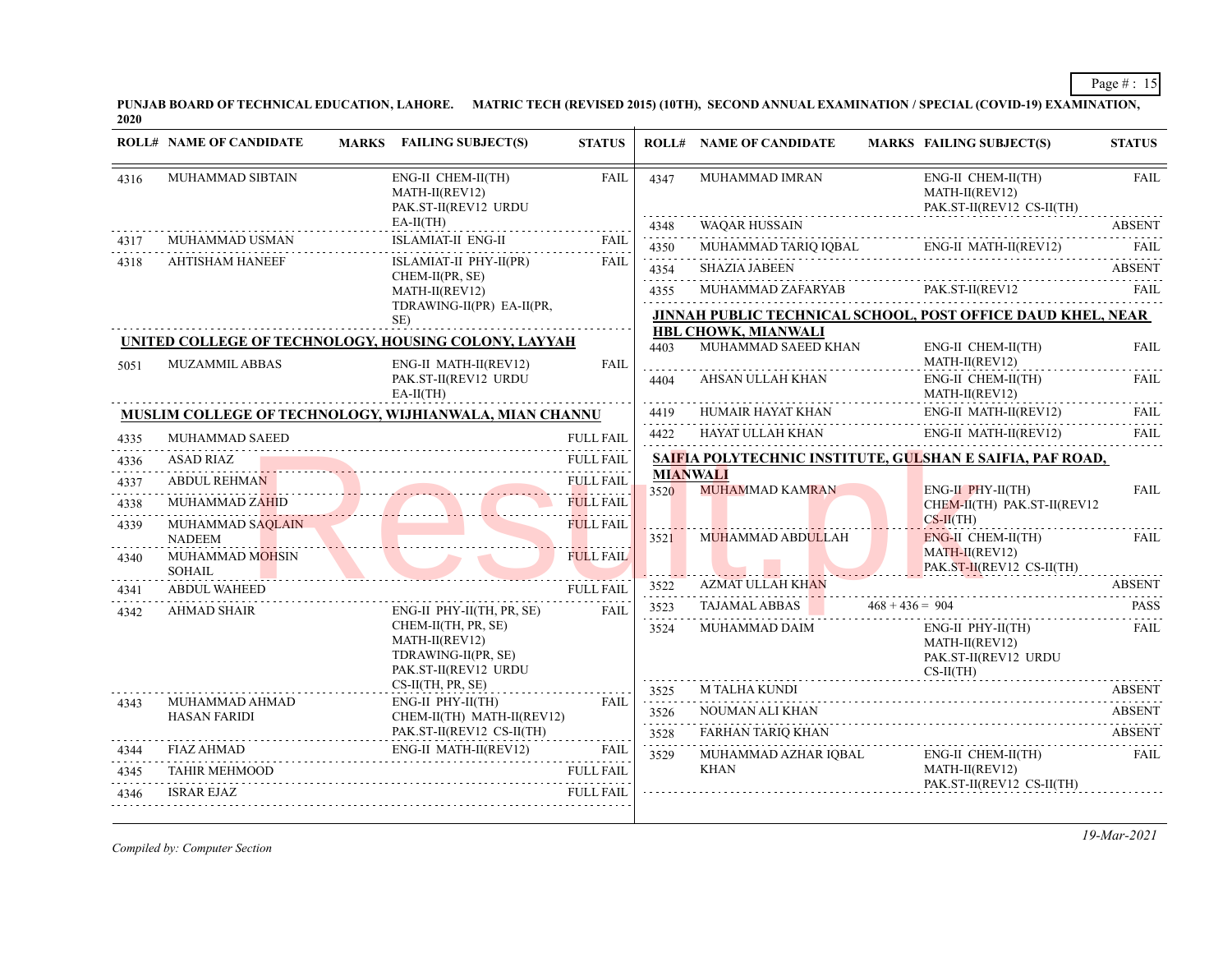**PUNJAB BOARD OF TECHNICAL EDUCATION, LAHORE. MATRIC TECH (REVISED 2015) (10TH), SECOND ANNUAL EXAMINATION / SPECIAL (COVID-19) EXAMINATION, 2020**

|              | <b>ROLL# NAME OF CANDIDATE</b>         | <b>MARKS</b> FAILING SUBJECT(S)                                                                               | <b>STATUS</b>       |                                                                                                                                                                                      | <b>ROLL# NAME OF CANDIDATE</b>                       | <b>MARKS FAILING SUBJECT(S)</b>                                          | <b>STATUS</b>    |               |
|--------------|----------------------------------------|---------------------------------------------------------------------------------------------------------------|---------------------|--------------------------------------------------------------------------------------------------------------------------------------------------------------------------------------|------------------------------------------------------|--------------------------------------------------------------------------|------------------|---------------|
| 3530         | <b>DILAWAR KHAN</b>                    | <b>ISLAMIAT-II ENG-II</b>                                                                                     | FAIL                | 3608<br>.                                                                                                                                                                            | ZEESHAN MALIK                                        |                                                                          | <b>ABSENT</b>    |               |
|              |                                        | PHY-II(TH) CHEM-II(TH)<br>MATH-II(REV12)                                                                      |                     | 3610                                                                                                                                                                                 | WAHEED AHMAD KHAN                                    | ENG-II CHEM-II(TH)<br>MATH-II(REV12)                                     | <b>FAIL</b>      |               |
|              |                                        | PAK.ST-II(REV12 URDU<br>$CS-II(TH)$                                                                           |                     | 3617                                                                                                                                                                                 | ASMAT ULLAH KHAN                                     |                                                                          | <b>ABSENT</b>    |               |
| 3537         | JUNAID HAROON KHAN                     | ENG-II CHEM-II(TH)                                                                                            | FAIL                | 3619                                                                                                                                                                                 | <b>SHER AHMAD KHAN</b>                               |                                                                          | <b>ABSENT</b>    |               |
| 3540         | <b>SHER ABBAS KHAN</b>                 | MATH-II(REV12) CS-II(TH)<br>ENG-II CHEM-II(TH)                                                                | FAIL                | 3621<br>.                                                                                                                                                                            | MUHAMMAD FAROOQ<br><b>SULTAN</b><br>.                | ENG-II CHEM-II(TH)<br>MATH-II(REV12)                                     | FAIL             |               |
| 3544         | SHUJAAT ABDULLAH SHAH                  | MATH-II(REV12) CS-II(TH)<br>$ENG-II$ $PHY-II(TH)$                                                             | FAIL                | 3625                                                                                                                                                                                 | MUHAMMAD NADEEM<br>KHAN                              | $ENG-II$ $PHY-II(TH)$<br>CHEM-II(TH) MATH-II(REV12)                      | <b>FAIL</b><br>. |               |
|              |                                        | CHEM-II(TH) MATH-II(REV12)<br>$CS-II(TH)$                                                                     |                     | 3627                                                                                                                                                                                 | <b>MOHSIN BASHIR</b>                                 |                                                                          | <b>ABSENT</b>    |               |
| 3545         | MUHAMMAD ASIF NAWAZ<br><b>KHAN</b>     |                                                                                                               | <b>ABSENT</b>       | 3631                                                                                                                                                                                 | MUHAMMAD ISHAQ                                       | ISLAMIAT-II ENG-II<br>PHY-II(TH) CHEM-II(TH)<br>MATH-II(REV12) CS-II(TH) | FAIL             |               |
| 3546         | <b>AAMIR SHAHZAD</b>                   |                                                                                                               | <b>ABSENT</b>       | 3633                                                                                                                                                                                 | <b>NOMAN MAJEED</b>                                  |                                                                          | <b>ABSENT</b>    |               |
| 3549         | <b>SAJJAD ALI KHAN</b>                 | ENG-II CHEM-II(TH)<br>MATH-II(REV12) CS-II(TH)                                                                | FAIL                | $\mathcal{L}^{\mathcal{A}}\left( \mathcal{L}^{\mathcal{A}}\left( \mathcal{L}^{\mathcal{A}}\right) \right) =\mathcal{L}^{\mathcal{A}}\left( \mathcal{L}^{\mathcal{A}}\right)$<br>3635 | D<br>---------------------<br><b>INAM ULLAH KHAN</b> | CHEM-II(TH) MATH-II(REV12)<br>$CS-II(TH)$                                | FAIL             |               |
| 3551         | MUHAMMAD WAHEED<br><b>RABANI</b>       | <b>ISLAMIAT-II ENG-II</b><br>CHEM-II(TH) MATH-II(REV12)                                                       | FAIL                | 3636                                                                                                                                                                                 | MUHAMMAD RIAZ KHAN                                   |                                                                          | <b>ABSENT</b>    |               |
|              |                                        | PAK.ST-II(REV12 URDU<br>$CS-H(TH)$                                                                            |                     | 3640                                                                                                                                                                                 | YASIR AKBAR                                          | <b>ISLAMIAT-II ENG-II</b><br>$PHY-II(TH)$ CHEM-II(TH)                    | <b>FAIL</b>      |               |
| 3553         | <b>MUHAMMAD AWAIS</b>                  |                                                                                                               | <b>ABSENT</b>       |                                                                                                                                                                                      |                                                      | MATH-II(REV12)<br>PAK.ST-II(REV12 URDU                                   |                  |               |
| 3555         | <b>ATEEQ UR REHMAN</b>                 | $ENG-H$ $PHY-H(TH)$<br>CHEM-II(TH) MATH-II(REV12)<br>$CS-H(TH)$                                               | <b>FAIL</b>         | 3641                                                                                                                                                                                 | <b>TANVEER AHMED</b>                                 | ENG-II CHEM-II(TH)<br>$MATH-II(REV12)$<br>PAK.ST-II(REV12                | <b>FAIL</b>      |               |
| 3560<br>3585 | MUHAMMAD BILAL<br>MUHAMMAD KASHIF KHAN | $ENG-II$ $PHY-II(TH)$<br>CHEM-II(TH) MATH-II(REV12)<br>PAK.ST-II(REV12 CS-II(TH)<br><b>ISLAMIAT-II ENG-II</b> | <b>FAIL</b><br>FAIL | 3643                                                                                                                                                                                 | <b>RASHID MEHMOOD</b>                                | ISLAMIAT-II ENG-II<br>PHY-II(TH) CHEM-II(TH)<br>MATH-II(REV12) URDU      | <b>FAIL</b>      |               |
|              |                                        | PHY-II(TH) CHEM-II(TH)<br>MATH-II(REV12) URDU<br>$CS-II(TH)$                                                  |                     |                                                                                                                                                                                      | 3646                                                 | MUHAMMAD MUNEEB<br><b>KAUSAR</b>                                         | $CS-II(TH)$      | <b>ABSENT</b> |
| 3595         | MUHAMMAD UZAIR JAVED                   | $ENG-II$ $PHY-II(TH)$<br>MATH-II(REV12) CS-II(TH)                                                             | <b>FAIL</b>         | 3647                                                                                                                                                                                 | MUHAMMAD BILAL                                       | ENG-II CHEM-II(TH)<br>MATH-II(REV12) CS-II(TH)                           | <b>FAIL</b>      |               |
| 3597         | ABRAR AKBAR KHAN                       | $ENG-II$ $PHY-II(TH)$                                                                                         | FAIL                | 3649                                                                                                                                                                                 | MUZAMMIL NAWAZ                                       | ENG-II MATH-II(REV12)                                                    | <b>FAIL</b>      |               |
| 3598         | MUHAMMAD AWAIS                         | CHEM-II(TH) MATH-II(REV12)<br>ENG-II CHEM-II(TH)                                                              | FAIL                | 3654<br>.                                                                                                                                                                            | QUDRAT ULLAH KHAN                                    | ENG-II MATH-II(REV12)<br>$CS-II(TH)$                                     | FAIL             |               |
|              |                                        | MATH-II(REV12) CS-II(TH)                                                                                      |                     | 3655                                                                                                                                                                                 | <b>NADIR KHAN</b>                                    | ENG-II PHY-II(TH) CS-II(TH)                                              | <b>FAIL</b><br>. |               |
| 3600         | <b>MOHSIN KHAN</b>                     | ENG-II CHEM-II(TH)<br>MATH-II(REV12) CS-II(TH)                                                                | FAIL                | .<br>3656                                                                                                                                                                            | MALIK MUHAMMAD<br><b>KAMRAN</b>                      | <b>ISLAMIAT-II ENG-II</b><br>CHEM-II(TH) CS-II(TH)                       | <b>FAIL</b>      |               |

*Compiled by: Computer Section*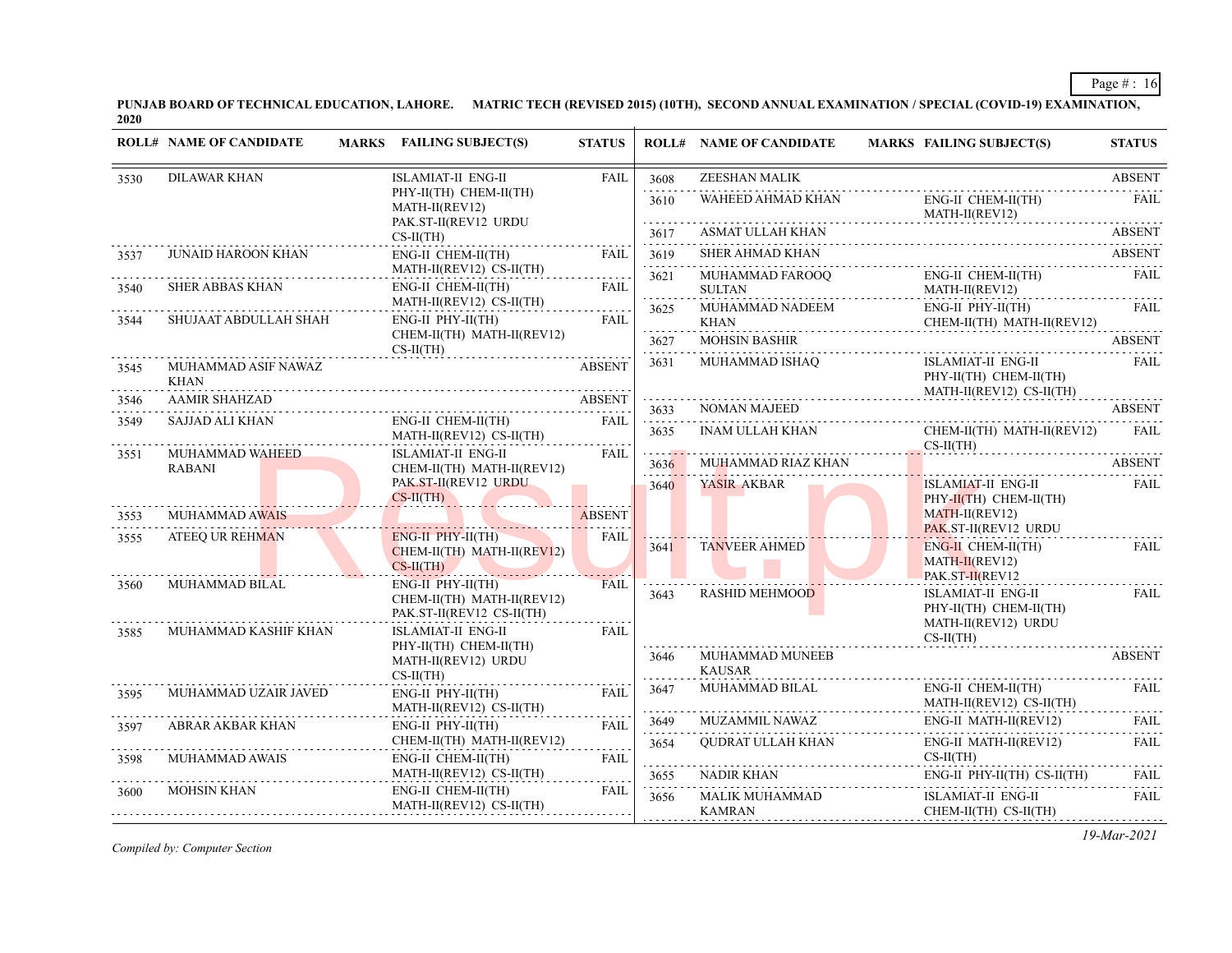**PUNJAB BOARD OF TECHNICAL EDUCATION, LAHORE. MATRIC TECH (REVISED 2015) (10TH), SECOND ANNUAL EXAMINATION / SPECIAL (COVID-19) EXAMINATION, 2020**

|      | <b>ROLL# NAME OF CANDIDATE</b>         | <b>MARKS</b> FAILING SUBJECT(S)                              | <b>STATUS</b>  |                          | <b>ROLL# NAME OF CANDIDATE</b>      | <b>MARKS FAILING SUBJECT(S)</b>                                                   | <b>STATUS</b> |
|------|----------------------------------------|--------------------------------------------------------------|----------------|--------------------------|-------------------------------------|-----------------------------------------------------------------------------------|---------------|
| 3659 | MUHAMMAD HUSNAIN<br><b>KHAN</b>        |                                                              | <b>ABSENT</b>  | 5052                     | MUDASSIR HAYAT KHAN                 | ENG-II MATH-II(REV12)<br><b>URDU</b>                                              | <b>FAIL</b>   |
| 3664 | <b>SAAD HASSAN</b>                     |                                                              | <b>ABSENT</b>  |                          |                                     | <b>SUFFAH COLLEGE OF EDUCATION &amp; TECHNOLOGY, MUSLIM COLONY,,</b>              |               |
| 3704 | MUHAMMAD MUDASSIR<br><b>KHAN</b>       |                                                              | <b>ABSENT</b>  | 4426                     | <b>MIANWALI</b><br>MUHAMMAD ISMAEEL |                                                                                   | ABSENT        |
| 3705 | <b>MUNEER HUSSAIN</b>                  |                                                              | <b>ABSENT</b>  | 4427                     | WAQAR YOUNAS                        |                                                                                   | ABSENT        |
| 3706 | MALIK MUHAMMAD WAQAS                   | ISLAMIAT-II ENG-II                                           | <b>FAIL</b>    | .<br>4428                | NAVEED MURAD                        |                                                                                   | <b>ABSENT</b> |
|      |                                        | PHY-II(TH) CHEM-II(TH)<br>MATH-II(REV12) URDU<br>$CS-II(TH)$ |                | 4429                     | HABIB ULLAH KHAN                    | ISLAMIAT-II ENG-II<br>MATH-II(REV12)<br>PAK.ST-II(REV12 CS-II(TH)                 | FAIL          |
| 3708 | SAQIB NAWAZ                            |                                                              | ABSENT<br>4430 | MUHAMMAD JAVED IOBAL     | ENG-II PHY-II(TH, PR, SE)           | FAIL                                                                              |               |
| 3709 | MUHAMMAD SOHAIL<br><b>HUSSAIN</b><br>. | $ENG-II$ $PHY-II(TH)$<br>MATH-II(REV12) CS-II(TH)            | <b>FAIL</b>    |                          |                                     | CHEM-II(TH, PR, SE)<br>MATH-II(REV12)                                             |               |
| 3710 | <b>AHMED WAOAS</b>                     | ENG-II CHEM-II(TH)<br>MATH-II(REV12) CS-II(TH)               | FAIL           |                          |                                     | TDRAWING-II(PR, SE)<br>PAK.ST-II(REV12 URDU                                       |               |
| 3711 | <b>ABDUL REHMAN</b>                    | ENG-II PHY-II(TH)<br>CHEM-II(TH) MATH-II(REV12)              | <b>FAIL</b>    | 4431                     | MUHAMMAD AWAIS                      | $CS-II(TH, PR, SE)$<br>MUHAMMAD AWAIS ABSEN I                                     | <b>ABSENT</b> |
|      |                                        | URDU CS-II(TH)                                               |                | . <mark>.</mark><br>4432 | ASIM SHEHZAD KHAN                   |                                                                                   | <b>ABSENT</b> |
| 3712 | <b>SHAHID IQBAL</b>                    | ENG-II MATH-II(REV12)<br><b>URDU CS-II(TH)</b>               | <b>FAIL</b>    | 4433                     | MUHAMMAD MUDASSAR<br><b>KHAN</b>    | <b>ENG-II MATH-II(REV12)</b>                                                      | FAIL          |
| 3714 | SOMAN SAJJAD AKHTAR                    | ISLAMIAT-II PHY-II(TH) URDU<br>$CS-II(TH)$                   | <b>FAIL</b>    | 4434                     | ARSHAD KHAN                         | ISLAMIAT-II ENG-II<br>$MATH-II(REV12)$                                            | FAIL          |
| 3715 | <b>TAIMOOR AHMAD</b>                   | <b>ISLAMIAT-II ENG-II</b><br>PHY-II(TH) CHEM-II(TH)          | <b>FAIL</b>    |                          |                                     | PAK.ST-II(REV12                                                                   |               |
|      |                                        | MATH-II(REV12)<br>PAK.ST-II(REV12 URDU<br>$CS-II(TH)$        |                |                          | 4435 ABDUL QADEER KHAN              | ISLAMIAT-II PHY-II(TH)<br>CHEM-II(TH) MATH-II(REV12)<br>PAK.ST-II(REV12 CS-II(TH) | FAIL<br>.     |
| 3718 | MUHAMMAD ADEEL                         | <u>.</u><br>ISLAMIAT-II ENG-II<br>$PHY-II(TH)$               | <b>FAIL</b>    | 4438                     | AMJID RIZWAN                        | ENG-II MATH-II(REV12)<br>$CS-II(TH)$                                              | FAIL          |
| 3719 | SHER ABBAS KHAN NIAZI                  | ENG-II PHY-II(TH)                                            | FAIL           | 4439                     | ADNAN REHMAN                        | ENG-II CHEM-II(TH)                                                                | <b>FAIL</b>   |
| 3720 | UZAIR ALI                              | ENG-II CHEM-II(TH)<br>MATH-II(REV12) CS-II(TH)               | FAIL           | 5053                     | MUHAMMAD JAMSHED<br><b>KHAN</b>     | MATH-II(REV12)<br>ENG-II PHY-II(TH, PR, SE)<br>CHEM-II(TH, PR, SE)                | FAIL          |
| 3723 | <b>ASHIR KHAN</b>                      | ENG-II MATH-II(REV12)<br>$CS-II(TH)$                         | <b>FAIL</b>    |                          |                                     | MATH-II(REV12)<br>TDRAWING-II(PR, SE)                                             |               |
| 3724 | MUHAMMAD BILAL                         | $ENG-II$ $PHY-II(TH)$<br>CHEM-II(TH) MATH-II(REV12)          | FAIL           |                          |                                     | PAK.ST-II(REV12 URDU<br>CS-II(TH, PR, SE)                                         |               |
|      | MUHAMMAD REHAN KHAN                    | $CS-II(TH)$                                                  | <b>ABSENT</b>  |                          |                                     | KASIB POLYTECHNIC INSTITUTE, 242-B, GULGASHT COLONY, MULTAN                       |               |
|      |                                        |                                                              |                | 4440                     | <b>MUHAMMAD FARHAN</b>              |                                                                                   | <b>ABSENT</b> |

*Compiled by: Computer Section*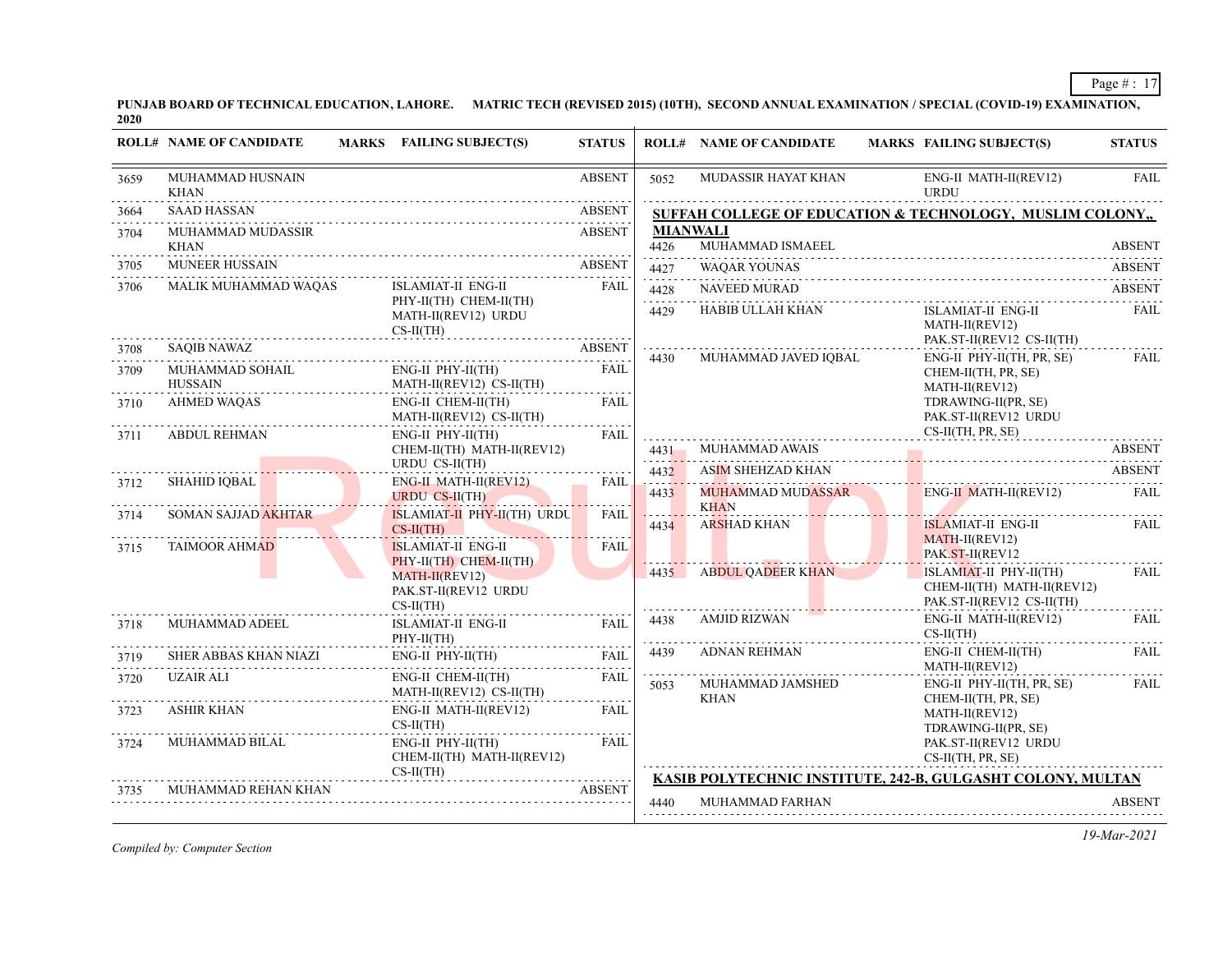**PUNJAB BOARD OF TECHNICAL EDUCATION, LAHORE. MATRIC TECH (REVISED 2015) (10TH), SECOND ANNUAL EXAMINATION / SPECIAL (COVID-19) EXAMINATION, 2020**

|              | <b>ROLL# NAME OF CANDIDATE</b>          | MARKS FAILING SUBJECT(S)                                         | <b>STATUS</b>         |                       | <b>ROLL# NAME OF CANDIDATE</b>                                   |                   | <b>MARKS FAILING SUBJECT(S)</b>                                        | <b>STATUS</b>    |  |  |
|--------------|-----------------------------------------|------------------------------------------------------------------|-----------------------|-----------------------|------------------------------------------------------------------|-------------------|------------------------------------------------------------------------|------------------|--|--|
| 4441         | MUHAMMAD ASIF RAMZAN                    | ENG-II                                                           | <b>FAIL</b><br>.      | 4725                  | <b>WAQAS HUSSAIN</b>                                             |                   | <b>ISLAMIAT-II ENG-II</b><br>MATH-II(REV12)                            | <b>FAIL</b>      |  |  |
|              |                                         | <b>JINNAH POLYTECHNIC INSTITUTE, BHAWANA JHANG ROAD, PANSERA</b> |                       |                       |                                                                  |                   | PAK.ST-II(REV12 CS-II(TH)                                              |                  |  |  |
| 4464<br>5054 | MUHAMMAD ZUNAIR<br><b>HAMMAD FAROOO</b> | ENG-II<br>ENG-II CHEM-II(TH)                                     | FAIL<br>FAII.         | 4728                  | MUHAMMAD AHTASHAM<br>UL HAO                                      |                   | ENG-II MATH-II(REV12)<br>PAK.ST-II(REV12 CS-II(TH)                     | FAIL             |  |  |
|              |                                         | MATH-II(REV12)<br>PAK.ST-II(REV12 EA-II(TH)                      |                       | 4739                  | MOHAMMAD HASSAN ALI                                              |                   | CHEM-II(TH) MATH-II(REV12)<br>$CS-II(TH)$                              | <b>FAIL</b>      |  |  |
|              |                                         | AL-HIRA COLLEGE OF TECHNOLOGY, NEAR MAIN BAZAR, QUAIDABAD        |                       | 5055                  | <b>SHARJEEL ABBAS</b>                                            |                   | $ENG-II$                                                               | FAIL.            |  |  |
|              |                                         |                                                                  |                       | 5056                  | MUHAMMAD UZAIR                                                   |                   |                                                                        | <b>ABSENT</b>    |  |  |
| 4535         | <b>M RIZWAN</b>                         | PHY-II(PR, SE) CHEM-II(PR,<br>SE) MATH-II(REV12)                 | <b>FAIL</b>           | .<br>5057             | <b>ASIM MUREED</b>                                               |                   | MATH-II(REV12)                                                         | FAIL(No Chance)  |  |  |
|              |                                         | TDRAWING-II(PR, SE)<br>$CS-II(TH, PR, SE)$                       |                       |                       | SARGODHA INSTITUTE OF TECHNOLOGY, 6TH COLLEGE ROAD,              |                   |                                                                        |                  |  |  |
| 4536         | <b>HASNAIN MOAVIA</b>                   |                                                                  | <b>FULL FAIL</b>      |                       | <b>SARGODHA</b>                                                  |                   |                                                                        |                  |  |  |
| 4537         | ALAM KHATOON                            |                                                                  | <b>FULL FAIL</b>      | 4764                  | <b>ARSLAN GILL</b>                                               |                   | CHEM-II(TH) MATH-II(REV12)<br>$CS-II(TH)$                              | FAIL             |  |  |
| 4538         | <b>SANA ULLAH</b>                       | ISLAMIAT-II ENG-II PHY-II(PR<br>SE) CHEM-II(TH, PR, SE)          | <b>FAIL</b>           | 4770                  | MUHAMMAD ABDULLAH<br>PERVEZ                                      |                   |                                                                        | <b>ABSENT</b>    |  |  |
|              |                                         | MATH-II(REV12)                                                   |                       |                       | <b>AFZAL PUBLIC TECHNICAL HIGH SCHOOL, TEACHER HANIF STREET.</b> |                   |                                                                        |                  |  |  |
|              |                                         | TDRAWING-II(PR, SE)                                              |                       |                       | <b>GUJRANWALA ROAD, SHEIKHUPURA</b>                              |                   |                                                                        |                  |  |  |
|              |                                         | PAK.ST-II(REV12 URDU<br>EA-II(TH, PR, SE)                        |                       | 4793                  | <b>SHAHZAD GILL</b>                                              |                   |                                                                        | <b>FULL FAIL</b> |  |  |
| 4539         | <b>MUHAMMAD SABTAIN</b>                 |                                                                  | Division Not Improved | 4794                  | <b>AMEER HAMZA</b>                                               |                   | $ENG-II$ MATH-II(REV12)<br>PAK ST-II(REV12 CS-II(TH)                   | <b>FAIL</b>      |  |  |
| 4540         | MUHAMMAD USMAN                          | MATH-II(REV12)                                                   | FAIL                  | 4795                  | MUHAMMAD RAMZAN                                                  |                   |                                                                        | <b>FULL FAIL</b> |  |  |
|              |                                         | TDRAWING-II(PR)<br>PAK.ST-II(REV12 URDU                          |                       | 4796                  | <b>BABAR ALI</b>                                                 |                   | ENG-II CHEM-II(TH)                                                     | FAIL             |  |  |
| 4548         | MUHAMMAD YASIR IOBAL                    |                                                                  | <b>ABSENT</b>         |                       |                                                                  |                   | $MATH-II(REV12)$<br>PAK.ST-II(REV12 CS-II(TH)                          |                  |  |  |
|              |                                         | SADIOABAD POLYTECHNIC INSTITUTE (CAMPUS-I), KLP ROAD,            |                       | 4797                  | MUHAMMAD ZAID                                                    |                   | ENG-II MATH-II(REV12)                                                  | <b>FAIL</b>      |  |  |
|              | <b>SADIOABAD</b>                        |                                                                  |                       |                       |                                                                  |                   | $CS-II(TH)$                                                            |                  |  |  |
| 4557         | <b>BILAL ARSHAD</b>                     | ENG-II CHEM-II(TH)<br>MATH-II(REV12)                             | <b>FAIL</b>           |                       |                                                                  |                   | <b>GOVERNMENT COLLEGE OF TECHNOLOGY, PARIS ROAD, SIALKOT</b>           |                  |  |  |
| 4559         | <b>HAMMAD ASGHAR</b>                    | <b>ISLAMIAT-II ENG-II</b>                                        | <b>FAIL</b>           | 4800                  | <b>AHMER</b>                                                     |                   |                                                                        | <b>FULL FAIL</b> |  |  |
| 4560         | MUHAMMAD ALI                            | MATH-II(REV12)                                                   | <b>ABSENT</b>         |                       |                                                                  |                   | PAK POLYTECHNIC INSTITUTE, MADINA AHLEBAIT, AIRPORT ROAD,              |                  |  |  |
| 4562         | MUHAMMAD FAHAD AJMAL                    | ENG-II MATH-II(REV12)                                            | <b>FAIL</b>           | <b>SKARDU</b><br>4862 | <b>ANWAR ALI</b>                                                 |                   |                                                                        | <b>ABSENT</b>    |  |  |
|              |                                         |                                                                  |                       | 5072                  | MUHAMMAD IBRAHIM                                                 | $409 + 461 = 870$ |                                                                        | <b>PASS</b>      |  |  |
|              | <b>SARGODHA</b>                         | HIRA POLYTECHNIC INSTITUTE, GREEN TOWN LAHORE ROAD,              |                       | $- - - - -$           |                                                                  |                   |                                                                        |                  |  |  |
| 4722         | <b>HASSAN IJAZ</b>                      |                                                                  | <b>ABSENT</b>         | 5073                  | <b>SAQIB ALI</b>                                                 |                   | <b>ISLAMIAT-II ENG-II</b><br>CHEM-II(TH) MATH-II(REV12)<br>$EA-II(TH)$ | <b>FAIL</b>      |  |  |
|              |                                         |                                                                  |                       |                       |                                                                  |                   |                                                                        |                  |  |  |

*Compiled by: Computer Section*